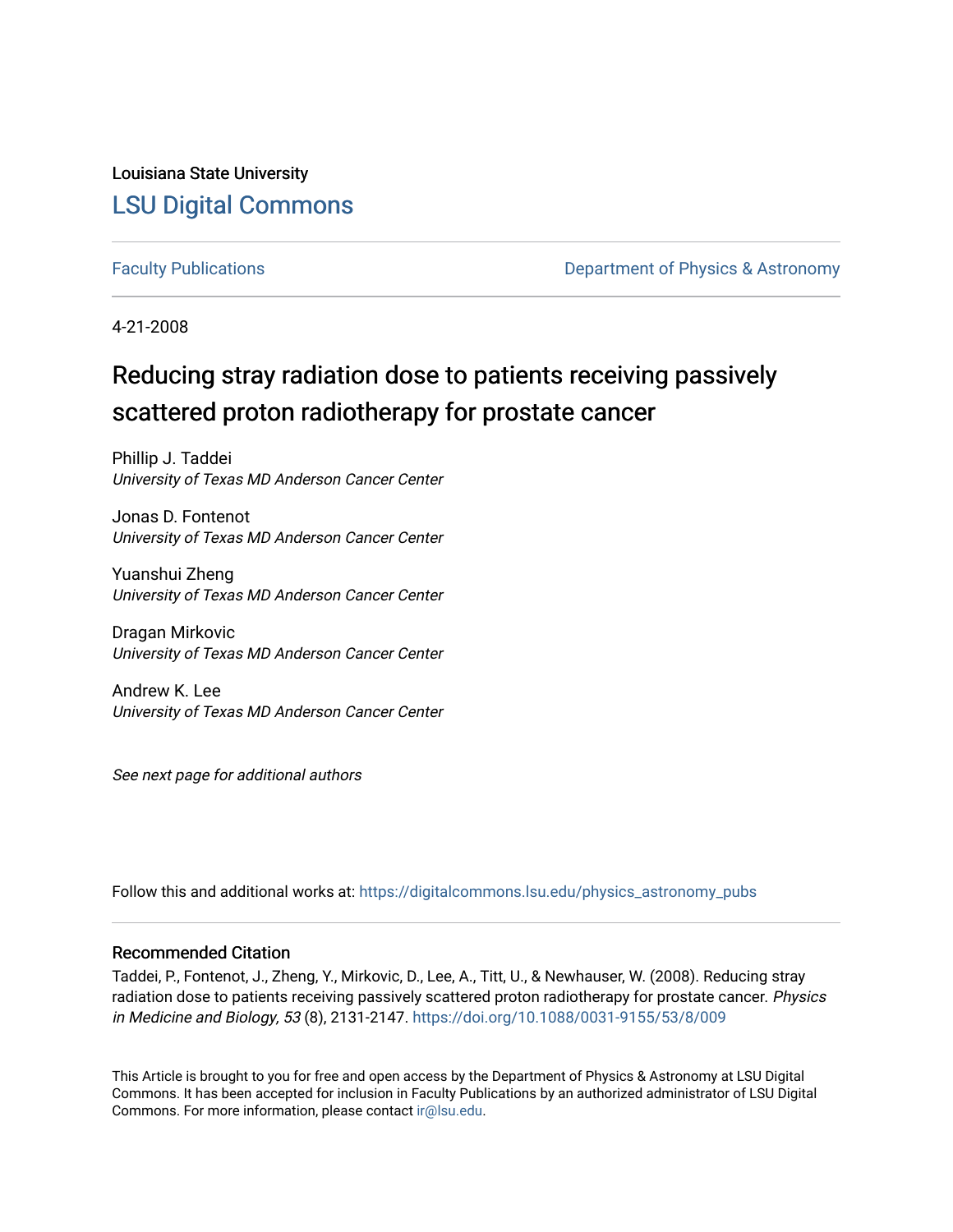#### Authors

Phillip J. Taddei, Jonas D. Fontenot, Yuanshui Zheng, Dragan Mirkovic, Andrew K. Lee, Uwe Titt, and Wayne D. Newhauser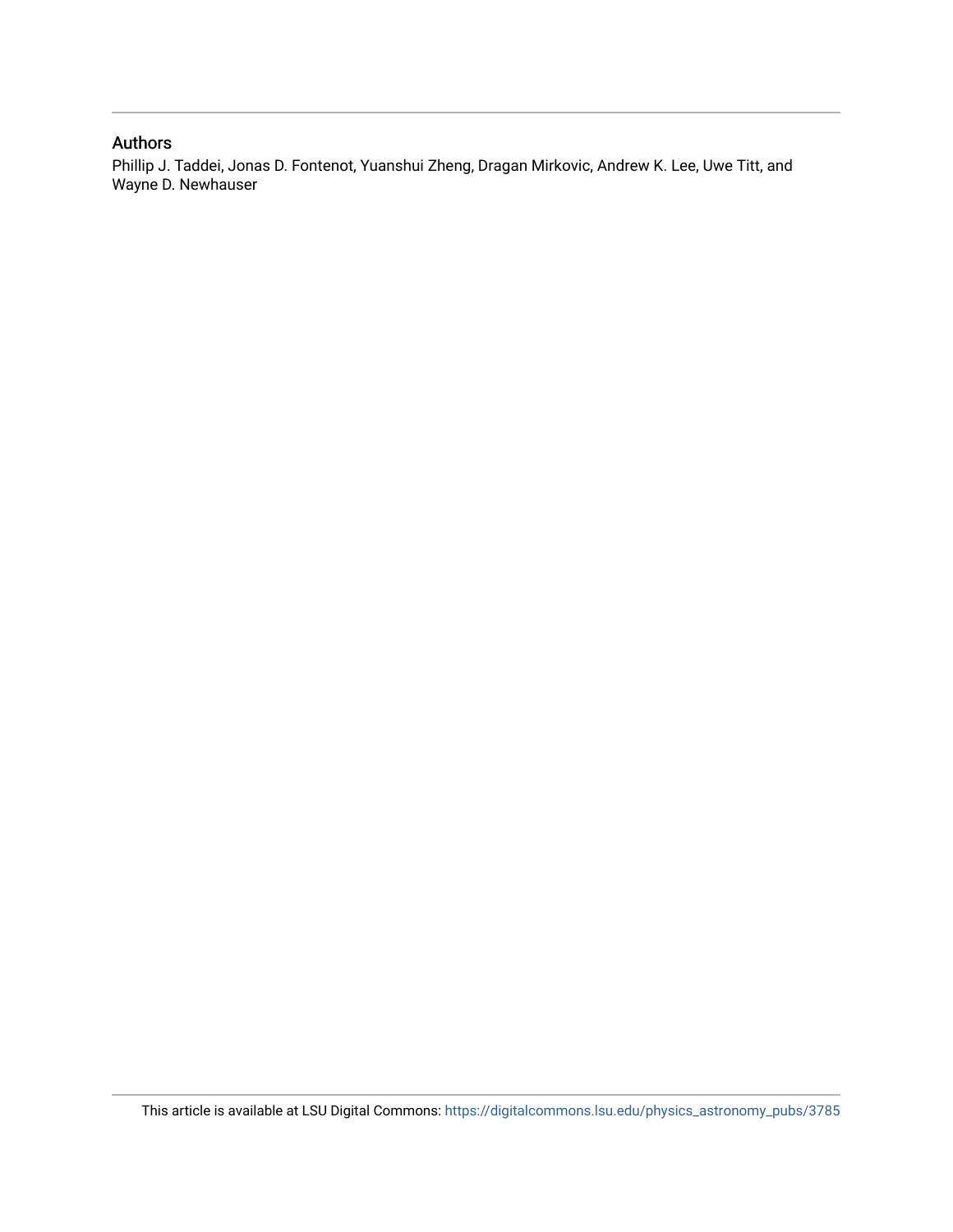

# NIH Public Access

**Author Manuscript**

*Phys Med Biol*. Author manuscript; available in PMC 2014 August 26.

Published in final edited form as:

*Phys Med Biol*. 2008 April 21; 53(8): 2131–2147. doi:10.1088/0031-9155/53/8/009.

### **Reducing stray radiation dose to patients receiving passively scattered proton radiotherapy for prostate cancer**

**Phillip J Taddei**, **Jonas D Fontenot**, **Yuanshui Zheng**, **Dragan Mirkovic**, **Andrew K Lee**, **Uwe Titt**, and **Wayne D Newhauser**

The University of Texas M. D. Anderson Cancer Center, 1515 Holcombe Blvd., Unit 94, Houston, TX 77030, USA

Wayne D Newhauser: wnewhaus@mdanderson.org

#### **Abstract**

Proton beam radiotherapy exposes healthy tissue to stray radiation emanating from the treatment unit and secondary radiation produced within the patient. These exposures provide no known benefit and may increase a patient's risk of developing a radiogenic second cancer. The aim of this study was to explore strategies to reduce stray radiation dose to a patient receiving a 76 Gy proton beam treatment for cancer of the prostate. The whole-body effective dose from stray radiation, *E*, was estimated using detailed Monte Carlo simulations of a passively scattered proton treatment unit and an anthropomorphic phantom. The predicted value of *E* was 567 mSv, of which 320 mSv was attributed to leakage from the treatment unit; the remainder arose from scattered radiation that originated within the patient. Modest modifications of the treatment unit reduced *E* by 212 mSv. Surprisingly, *E* from a modified passive-scattering device was only slightly higher (109 mSv) than from a nozzle with no leakage, e.g., that which may be approached with a spot-scanning technique. These results add to the body of evidence supporting the suitability of passively scattered proton beams for the treatment of prostate cancer, confirm that the effective dose from stray radiation was not excessive, and, importantly, show that it can be substantially reduced by modest enhancements to the treatment unit.

#### **1. Introduction**

Proton therapy is undergoing a rapid technological evolution of beam delivery equipment. Currently 25 centers worldwide are using protons to treat patients with cancer and other diseases, and 14 more facilities are planned or under construction (PTCOG, 2007). The main advantage of proton therapy over photon therapy is that it provides enhanced sparing of normal tissues from the primary beam in many clinical situations. However, the risks of late effects from stray radiation, e.g., neutrons and photons, are not yet fully understood (Hall, 2006), particularly those from neutrons. An improved understanding is needed for prostate treatments in particular because of the high and increasing incidence of prostate cancer and the large number of patients receiving proton therapy for that disease and because the stray radiation doses to these patients are expected to be among the largest of all proton treatments due to the high energy of the initial proton beam.

<sup>© 2008</sup> Institute of Physics and Engineering in Medicine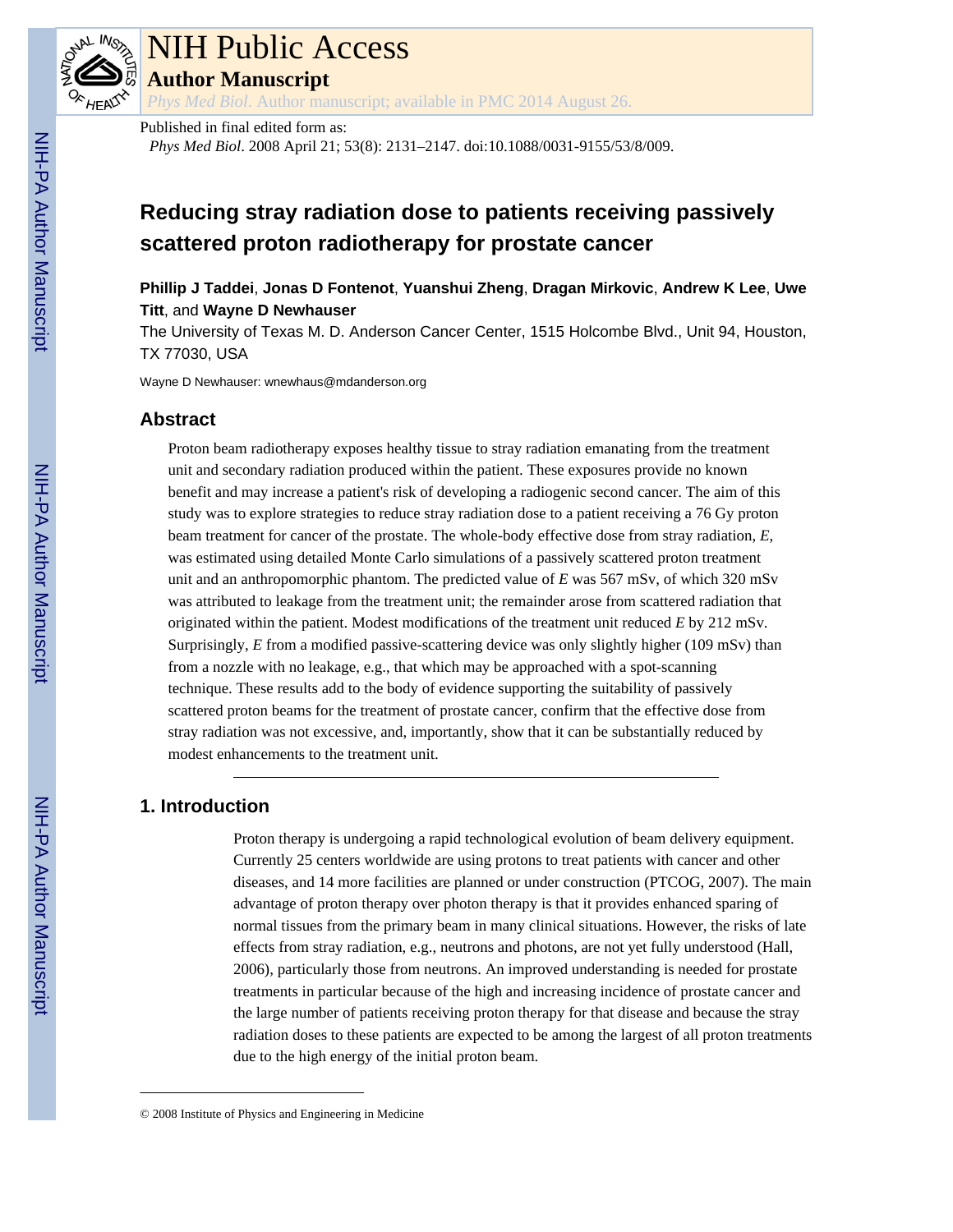Previous work has shown that the magnitude of stray radiation dose depends on the beam delivery technique and apparatus, the measurement location, the penetration depth, the field size, and the spread-out Bragg peak (SOBP) width (Mesoloras *et al* 2006, Zheng *et al* 2007). Measurements and simulations of equivalent dose and ambient dose equivalent from stray radiation per therapeutic dose (*H/D*) for passively scattered proton beams have ranged from *<*1 mSv Gy−1 to 80 mSv Gy−1 (cf Binns and Hough, 1997, Yan *et al* 2002, Polf *et al* 2005, Zheng *et al* 2007, 2008). For a spot-scanning beam of 177 MeV protons, Schneider *et al* (2002) reported ambient dose equivalent from stray radiation that ranged from 0.9 mSv  $Gy^{-1}$  to 37 mSv  $Gy^{-1}$ , depending on the measurement location in a water phantom.

Additional investigations have predicted doses from stray radiation during treatment of specific anatomic structures. Agosteo *et al* (1998) estimated the absorbed dose from stray radiation per therapeutic absorbed dose for the treatment of deep tumors with a passively scattered beam delivery system to range between 0.1 mGy  $\text{Gy}^{-1}$  out of the field to as much as 17 mGy Gy−1 in the field. Jiang *et al* (2005) estimated whole-body effective doses from secondary neutrons per therapeutic proton dose of 2.3 mSv Gy<sup>-1</sup> for lung tumors and 0.59 mSv Gy<sup>-1</sup> for paranasal sinus tumors, of which 36% and 16%, respectively, were from stray radiation that originated within the patient. For proton treatments of the prostate, Fontenot *et al* (2008) found that for a prostate treatment using a passively scattered beam the wholebody effective dose from stray radiation per therapeutic absorbed dose was 7.8 mSv Gy<sup>-1</sup> and the ambient dose equivalent per therapeutic absorbed dose at isocenter was 16 mSv  $\text{Gy}^{-1}$ . They reported that 40% was from stray radiation originating from within the patient. Although much effort has been made recently to quantify the magnitude of the stray radiation, little attention has been paid in the literature to reducing stray radiation doses through modifications of the treatment apparatus.

The aim of this work was to identify practical methods to reduce the whole-body effective dose from stray neutron radiation in a patient receiving a passively scattered proton therapy regimen for cancer of the prostate. In particular, the benefits of using a modified final collimator, local bulk shields and a supplemental upstream collimator were examined. The Monte Carlo simulation method was used to evaluate the performance of several such modifications to a contemporary, commercially available treatment unit.

#### **2. Methods**

#### **2.1. Treatment plan**

A treatment plan for a patient that was treated for prostate cancer at our institution was created using a commercial treatment planning system<sup>1</sup> and kilovoltage CT images of the patient's pelvis. The plan used a lateral-opposed-pair field arrangement (Rossi *et al* 2004) with an absorbed dose of 76 Gy prescribed to 100% of the prostate. The prostate also served as the target volume used in treatment planning. The treatment beam had an energy of 250 MeV (range = 37.9 cm in water) as it entered the nozzle. The beam passed through a range modulator wheel (Koehler *et al* 1975) that yielded an SOBP of 11 cm width, a foil that laterally flattened and spread the beam to generate a 25.5 cm diameter uncollimated proton

<sup>&</sup>lt;sup>1</sup>Eclipse Proton Planning, Varian Medical Systems, Inc., 3100 Hansen Way, Palo Alto, CA 94304.

*Phys Med Biol*. Author manuscript; available in PMC 2014 August 26.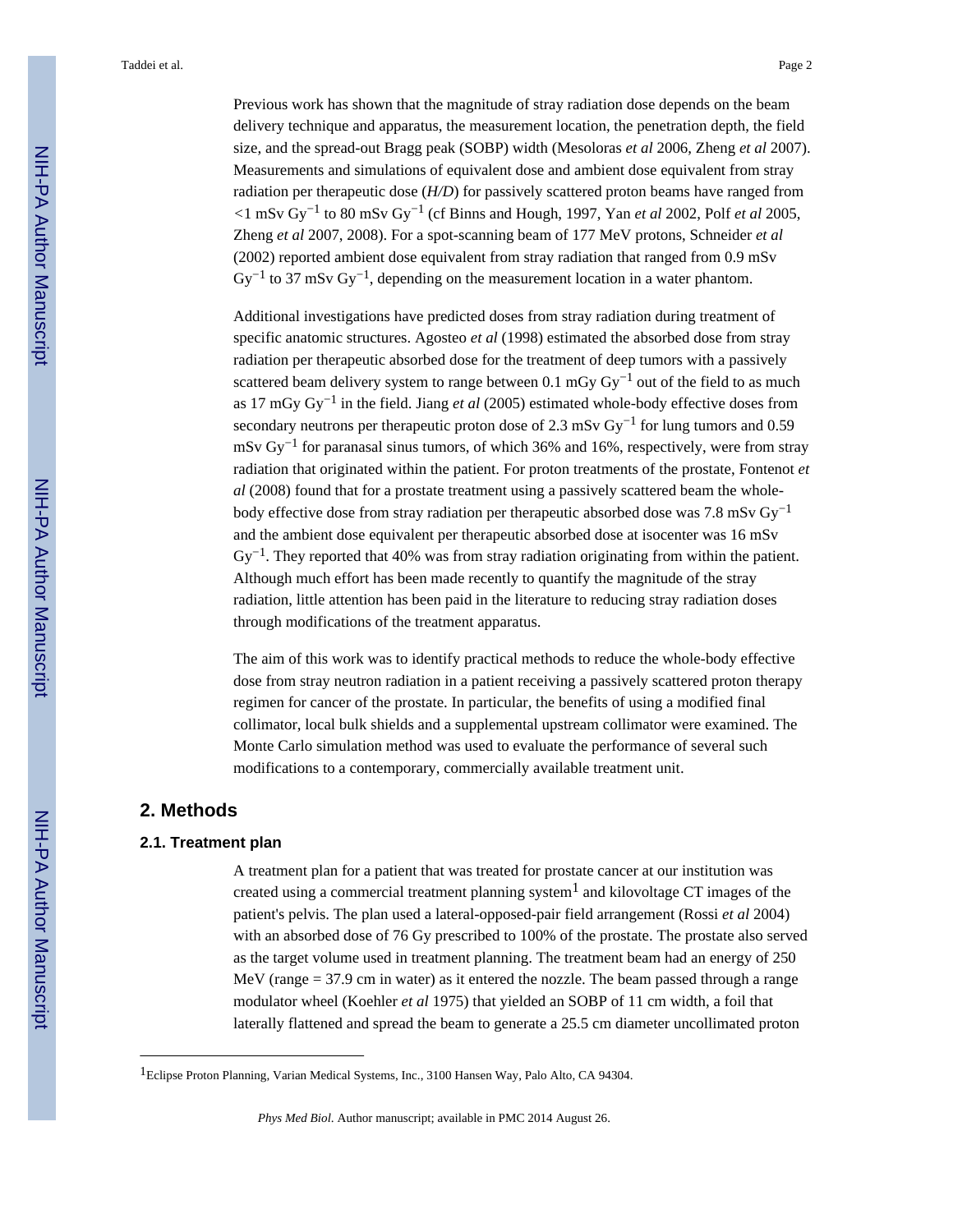field, and an adjustable range shifter to produce a water-equivalent range at the surface of the patient of 27.5 cm. As part of the planning process, a field-specific custom block made of brass was designed to collimate the treatment beam to cover the target volume. A fieldspecific custom range compensator (Wagner 1982) made of polymethyl methacrylate (PMMA) conformed the distal edge of the proton dose distribution to the target volume. For this treatment, a snout setting of a medium snout (i.e., up to  $18 \times 18$  cm<sup>2</sup> field size) was selected. The air gap between the snout and the patient was minimal  $\langle 5 \text{ cm} \rangle$ .

Because the treatment was approximately symmetrical about the patient's medial plane the two-field plan could be approximated as a single left-lateral beam, where the prescribed absorbed dose to the target volume (prostate) was maintained at 76 Gy. The plan was exported for Monte Carlo simulation.

#### **2.2. Monte Carlo modeling of the treatment unit**

Monte Carlo simulations were performed using the Monte Carlo N-Particle eXtended (MCNPX) code version 2.6b (Pelowitz 2005) with parallel computing methods. The suitability of the MCNPX code for simulating therapeutic absorbed dose distributions and secondary radiation related to proton therapy has been established (Fontenot *et al* 2005, Herault *et al* 2005, Koch and Newhauser, 2005, Newhauser *et al* 2005, Polf and Newhauser, 2005, Polf *et al* 2005, Tayama *et al* 2006, Fontenot *et al* 2007b, Herault *et al* 2007, Newhauser *et al* 2007b, 2007a, Zheng *et al* 2007, 2008).

An MCNPX model of a commercial passive-scattering treatment unit<sup>2</sup> (Newhauser *et al* 2007a) in service at The University of Texas MD Anderson Cancer Center (Smith *et al* 2003) was used in this work. The model used an elliptical proton source positioned immediately upstream of the nozzle, 3.29 m from isocenter, with a lateral Gaussian intensity distribution (horizontal FWHM = 5.4 mm, vertical FWHM = 12.2 mm), simulating the entrance of the parallel beam into the treatment head. The source was modeled with a Gaussian energy distribution with an initial mean energy of 250 MeV (FWHM =  $0.29$ ) MeV). Within the nozzle, dual-scattering foils spread and flattened the beam laterally and a range-modulating wheel spread the Bragg peak in the direction of the beam axis. The model included beam monitors, range-shifting plates, structural and housing components (figure 1), and various static collimators in the treatment head. An 8 cm thick brass collimating aperture defined the final shape of the field. A field-specific range compensator conformed the treatment field to the distal surface of the target volume. The major features of the Monte Carlo model were described previously (Newhauser *et al* 2007a, Zheng *et al* 2007). However, the geometric model of the standard (unmodified) nozzle was extended in this work to investigate various strategies to reduce effective dose from stray radiation emanating from the nozzle as described in section 2.3.

#### **2.3. Modeling of the nozzle modifications**

Three strategies were tested to reduce neutron exposures: (1) adding bulk shields near the patient, (2) exchanging the final brass collimator with a tungsten-alloy replacement and (3)

<sup>2</sup>PROBEAT, Hitachi America, Ltd., 50 Prospect Avenue, Tarrytown, NY 10591.

*Phys Med Biol*. Author manuscript; available in PMC 2014 August 26.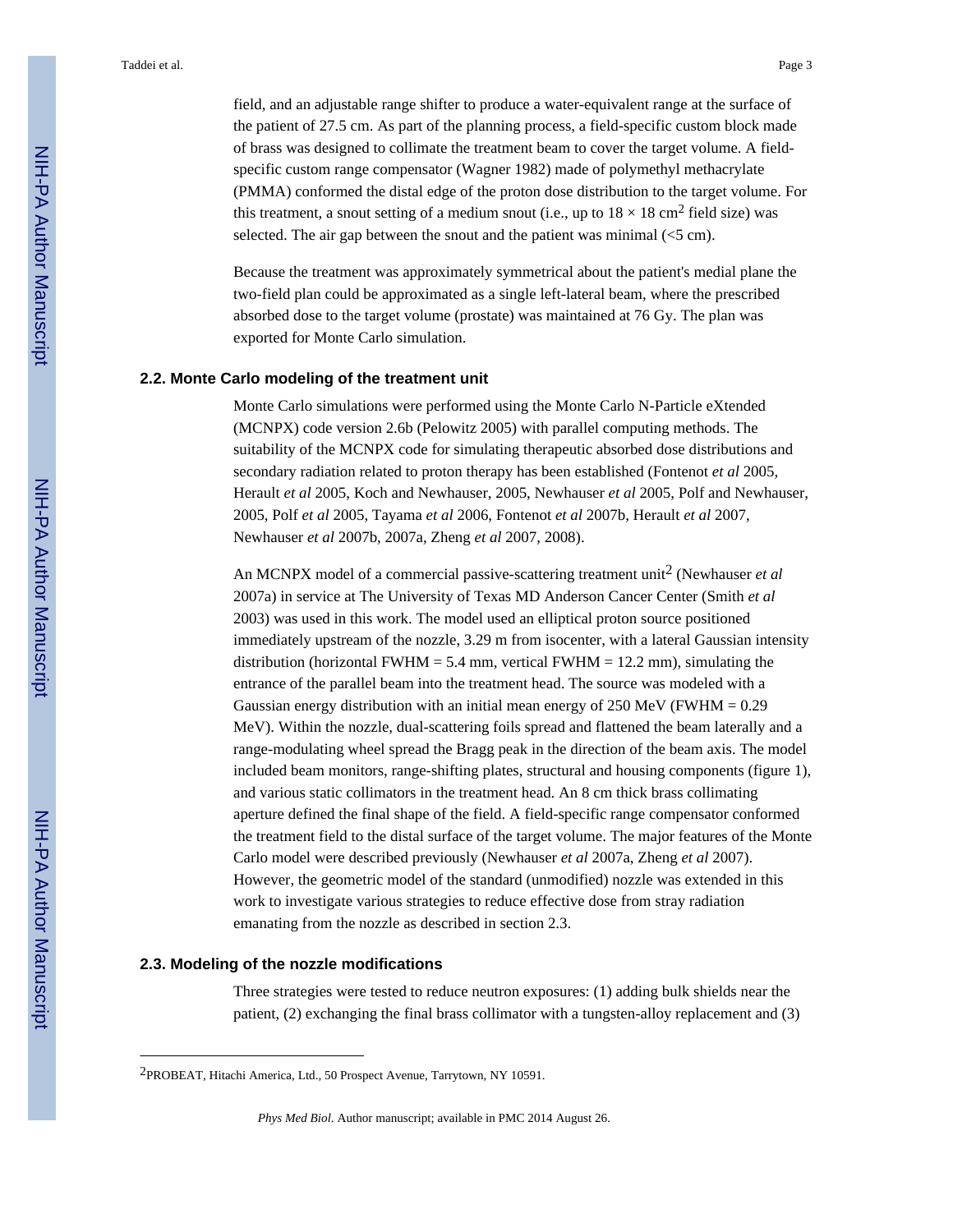adding an upstream proton collimator near the range shifter assembly. The geometry of the supplemental bulk shields considered in this work is shown in figure 1, and the materials and dimensions are listed in table 1. This shield comprised two layers; the first layer (item E in figure 1) was up to 29 cm thick, and the second layer (item F in figure 1) was 6 cm thick, totaling up to 35 cm of shielding. For the final collimator (item A in figure 1), brass was replaced with tungsten alloy, a commonly used material for multi-leaf collimators (cf Maughan *et al* 1994, Bues *et al* 2005, Pönisch *et al* 2006, Jang *et al* 2006, Tacke *et al* 2006, Farr *et al* 2006, Svensson *et al* 2007). The upstream collimator (item G in figure 1), also made of tungsten alloy, was located immediately downstream of the range-shifting plates (162 cm away from the surface of the patient and 186 cm upstream of isocenter). The aperture of this additional collimator had the same shape as the aperture of the final collimator, but its lateral dimensions were reduced to take into account the fact that it was closer to the virtual source (cf Newhauser *et al* 2007a). The lateral dimensions of the aperture were then expanded by 20% to minimize the effects of collimator-scattered protons on the dose distribution of the therapeutic proton beam (Titt *et al* 2008).

In this paper, stray radiation is defined as undesirable scattered radiation that is produced when the primary (therapeutic) proton beam interacts in the treatment unit or in the patient. The primary contributor to absorbed dose from stray radiation was secondary neutron radiation. Secondary neutrons were either generated in the patient or in the treatment unit. Neutrons generated in the patient, or 'internal neutrons', were considered a confounding factor in all simulations because they could not be attenuated by improvements to the nozzle. Therefore, to evaluate the performance of each strategy listed above, an ideal nozzle was modeled, in which all stray radiation that originated in the treatment unit was stopped immediately upstream of the patient. This was accomplished in MCNPX by placing a thin and wide cylindrical cell between the nozzle and the phantom with an importance of 0 for neutrons. The secondary radiation in the case of the ideal nozzle originated solely from interactions of primary protons inside the patient. Stated another way, by modeling an ideal nozzle, the lowest dose that could be achieved through modifications to the treatment unit was estimated. This model was also helpful in interpreting the relative importance of neutrons generated in the treatment unit, or 'external neutrons', and consequently the proposed modifications to the nozzle.

#### **2.4. Modeling of the patient**

Because the CT images used for the treatment plan were limited to the pelvic region, they were replaced in the simulations by a whole-body anatomical male phantom (Billings and Yucker, 1973) shown in figure 1. This phantom was previously adapted for use with the MCNPX code by Fontenot *et al* (2007a). For the purposes of this study, the phantom matched the size and shape of the patient. Absorbed dose and spectral fluence were sampled for protons, neutrons, photons and alpha particles in subvolumes of 12 organs of interest. This was accomplished by using twelve 2 cm diameter, spherical tally volumes, one in each of the brain, right lung, left lung, stomach, liver, colon, esophagus*/*thyroid, bladder, rectum, breast, gonads and prostate (isocenter).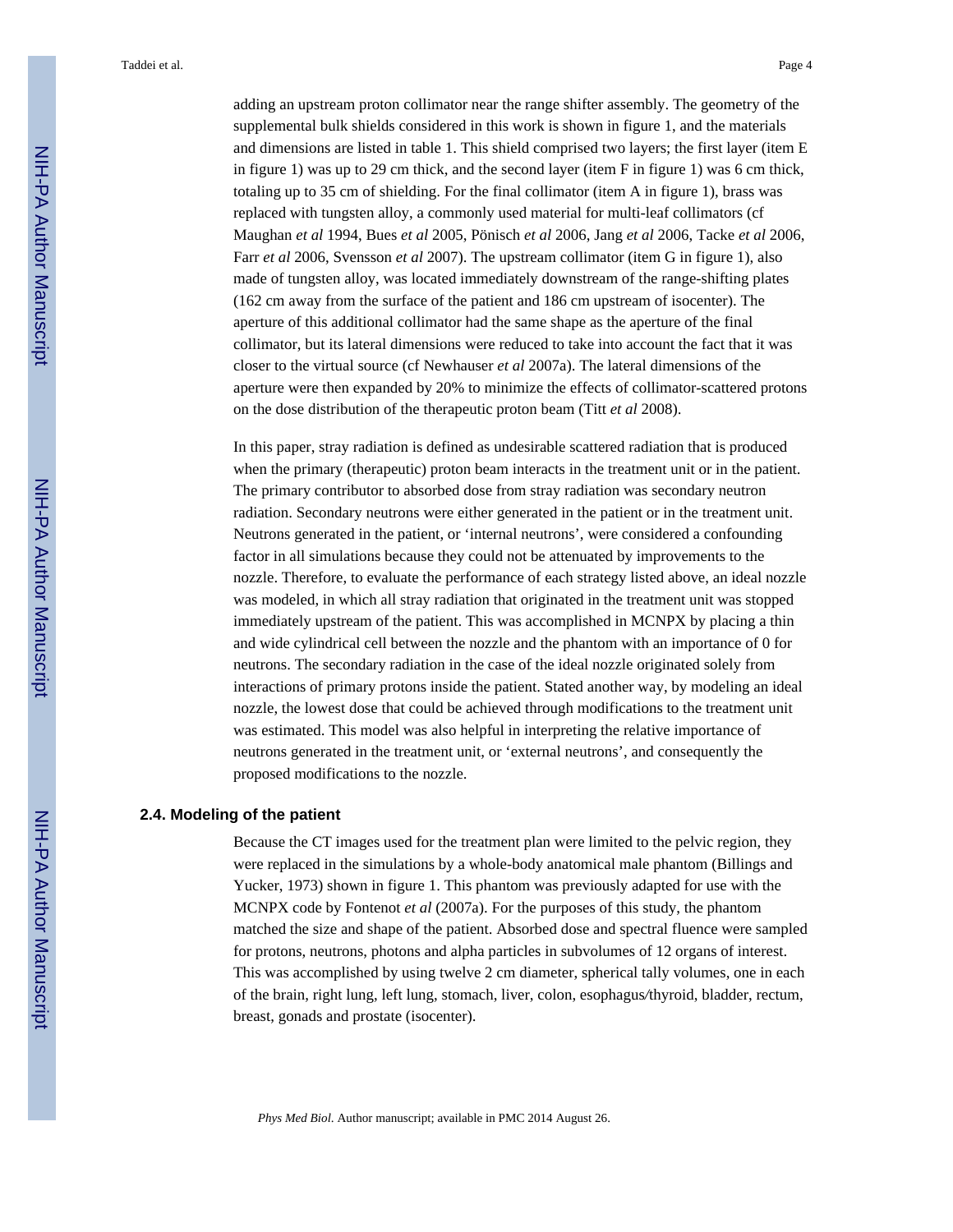In each simulation,  $10^9$  source protons were tracked along with secondary neutrons, photons, hydrogen and helium. The total computing time for all the simulations reported in this paper was 1061 cpu.days when run on 2.6 GHz, 64-bit processors (AMD Opteron)<sup>3</sup>.

#### **2.5. Reduction in effective dose**

For each nozzle modification, the resulting reduction in effective dose was given by

$$
\Delta E = E_{\rm o} - E, \quad (1)
$$

where  $E_0$  was the effective dose for the standard or unmodified nozzle and  $E$  was the effective dose for the modified nozzle. The effective dose was separated into contributions from the primary (therapeutic) beam and the stray radiation (generated in the nozzle or patient):

$$
E = E_{\text{ther}} + E_{\text{stray}}.
$$
 (2)

By substituting equation (2) into equation (1), the reduction in effective dose was

$$
\Delta E = (E_{\text{o,ther}} + E_{\text{o,stray}}) - (E_{\text{ther}} + E_{\text{stray}}). \quad (3)
$$

In all cases, the dosimetric contributions from the therapeutic (primary) proton beam were constant by design. This included the organ absorbed doses, organ equivalent doses and the effective doses. Therefore,  $E_{\text{other}}$  was by definition equal to  $E_{\text{ther}}$ , and equation (3) was simplified to

$$
\Delta E = E_{\text{o,stray}} - E_{\text{stray}} = \Delta E_{\text{stray}}.
$$
 (4)

Thus, for each case, the reduction in effective dose was entirely attributable to a reduction in stray radiation. In the remainder of this work  $E$  will denote the reduction in effective dose from stray radiation and *E* will denote the effective dose from stray radiation. Next, the change in effective dose may be further broken down to distinguish the contributions of external and internal neutrons.

As stated above, the effective dose from stray radiation had two primary components, that from external neutrons and internal neutrons. Therefore, the effective dose was separated into contributions from internal neutrons originating in the patient, *E*int, and external neutrons generated in the nozzle,  $E_{ext}$ :

$$
E_{\text{stray}} = E_{\text{ext}} + E_{\text{int}}.
$$
 (5)

By substituting equation (5) into equation (4), the following is obtained:

<sup>3</sup>Advanced Micro Devices, Inc., One AMD Place, PO Box 3453, Sunnyvale, CA 95070.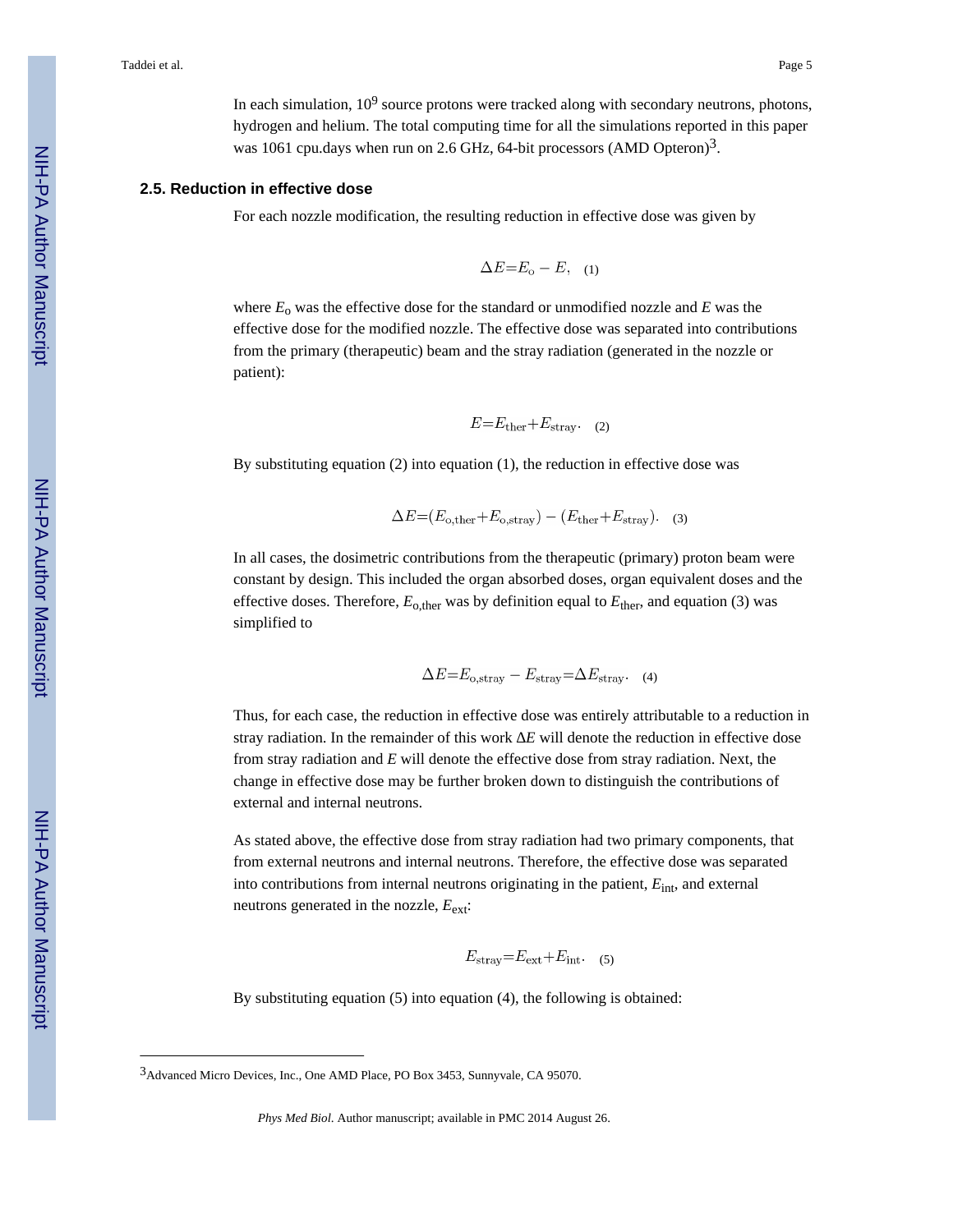$$
\Delta E = (E_{\text{o,ext}} + E_{\text{o,int}}) - (E_{\text{ext}} + E_{\text{int}}). \quad (6)
$$

Just as  $E_{\text{o,ther}}$  was by definition equal to  $E_{\text{ther}}$ , because the properties of the therapeutic proton beam were held constant for each case, it followed that  $E_{\text{o,int}}$  was equal to  $E_{\text{int}}$ . Equation (6) therefore could be simplified to

$$
\Delta E = E_{\text{o,ext}} - E_{\text{ext}}.
$$
 (7)

Thus, for each modified nozzle, the reduction in effective dose was entirely attributable to a reduction in external neutrons.

The performance of the shielding modifications was assessed using two figures of merit. The purpose of the first figure of merit, *E,* was to quantify the absolute effective dose from stray radiation for each particular modification of the standard nozzle. The second figure was simply the percentage reduction in the effective dose from external neutrons for each modification of the standard nozzle, or

$$
N = \frac{E_{\text{o,ext}} - E_{\text{ext}}}{E_{\text{o,ext}}} \times 100\%.
$$
 (8)

This figure of merit characterized how well the modified nozzle approached an ideal nozzle. For example, *N* was 0% for the unmodified nozzle and 100% for an ideal nozzle, i.e. where external neutrons were completely eliminated. In equation (8), the numerator was determined from equation (7), and the denominator was calculated according to

$$
E_{\text{o,ext}} = E_{\text{o}} - E_{\text{o,int}}, \quad (9)
$$

where  $E_0$  was from a simulation of the unmodified nozzle (section 2.3) and where  $E_{o,int}$  was from a simulation of the ideal nozzle (section 2.3) in which all external neutrons were eliminated.

#### **2.6. Effective dose from stray radiation**

Following ICRP Publication 92 (ICRP, 2003), *E* was calculated as the sum over specified organs or tissues, *T,*

$$
E=\sum_{T}(w_{T}H_{T}),\quad(10)
$$

where  $w_T$  denotes the tissue weighting factor and  $H_T$  denotes the organ equivalent dose from stray radiation. The values for  $w_T$  were based on the recommendations from ICRP Publication 60 (ICRP 1991), and were intended to take into account the relative contribution to the risks of attributable detrimental effects. The values from ICRP Publication 60 were adjusted slightly as follows to take into account the large spatial variations of doses throughout the body from pelvic radiotherapy. The value of  $w<sub>T</sub>$  for lung was split between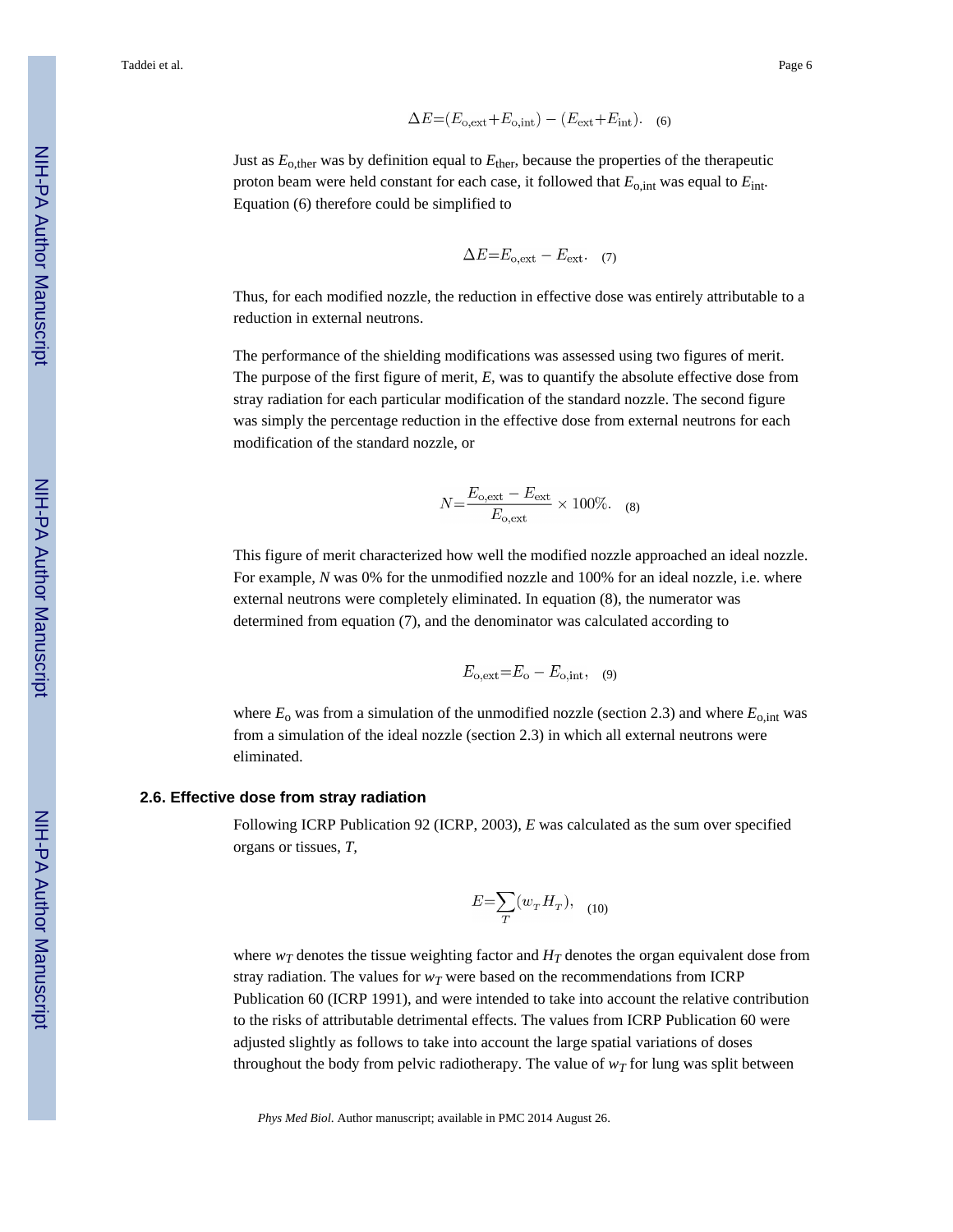the right and left lungs, with  $w_T = 0.06$  for each. An average value of  $H_T$  for the colon was calculated using data from the tally subvolumes of the colon and rectum, which was applied to the recommended  $w_T = 0.12$  for the colon. One tally subvolume was used to estimate the esophagus and thyroid equivalent doses; therefore, the  $w_T$  values were combined to yield  $w_T$  $= 0.10$  for the subvolume that represented these organs. *w<sub>T</sub>* values for the breast, stomach, bladder, gonads, liver and brain were taken directly from ICRP Publication 60. The average of  $H_T$  for all subvolumes was applied as an approximate equivalent dose to the remaining organs and tissues (e.g., red bone marrow, bone surface, skin, etc), and, together, these organs had a *wT* value of 0.19. This follows the calculation approach from Fontenot *et al* (2008).

For each organ or tissue,  $H_T$  was calculated according to

$$
H_T = \overline{w_R} D_T, \quad (11)
$$

where  $D_T$  was the average absorbed dose from stray radiation in the organ or tissue and  $\overline{w_R}$ was the mean radiation weighting factor used for all organs and all nozzle configurations as described below.

The org an-absorbed dose from stray radiation,  $D_T$ , was approximated by the absorbed dose calculated in the subvolume, as described above. The  $D<sub>T</sub>$  value was calculated as the sum of the absorbed dose from all major types of secondary radiation, including protons,  $D_T(p)$ ; neutrons,  $D_T(n)$ ; photons,  $D_T(\gamma)$ ; and alpha particles,  $D_T(\alpha)$ . Energy transferred by these particles to electrons and recoil nuclei was absorbed locally at the interaction point and included in the appropriate tallies for absorbed dose. Thus,

$$
D_T{=}(76\,\text{Gy})\times \frac{D_T(p){+}D_T(n){+}D_T(\gamma){+}D_T(\alpha)}{D_{\text{iso}}},\quad (12)
$$

where  $D_T$  was normalized by the calculated absorbed dose to the isocenter subvolume,  $D_{\text{iso}}$ , located inside the prostate in the simulation and multiplied by the planned therapeutic dose of 76 Gy.

An organ was classified as 'in-field' if absorbed dose calculated in the tally subvolume included a contribution from the primary treatment field. In-field organs with a non-zero  $w_T$ included the bladder and the rectum, which had contributions to absorbed dose from primary protons. The remaining organs with tally subvolumes were classified as 'out-of-field' because the absorbed dose in their tally subvolumes resulted entirely from stray radiation.

In calculating  $D_T$  using equation (12), the determination of the value of  $D_T(p)$  for infield organs required special treatment because the MCNPX tallies of absorbed dose did not distinguish between therapeutic protons and secondary protons that originated from stray radiation. Specifically, the  $D<sub>T</sub>$  values for in-field organs were dominated by primary protons, whereas  $D_T$  was defined as taking into account only stray radiation. Out-of-field organs did not require special treatment because primary protons did not contribute to absorbed dose to those organs. Also, distinguishing between therapeutic and stray radiation in out-of-field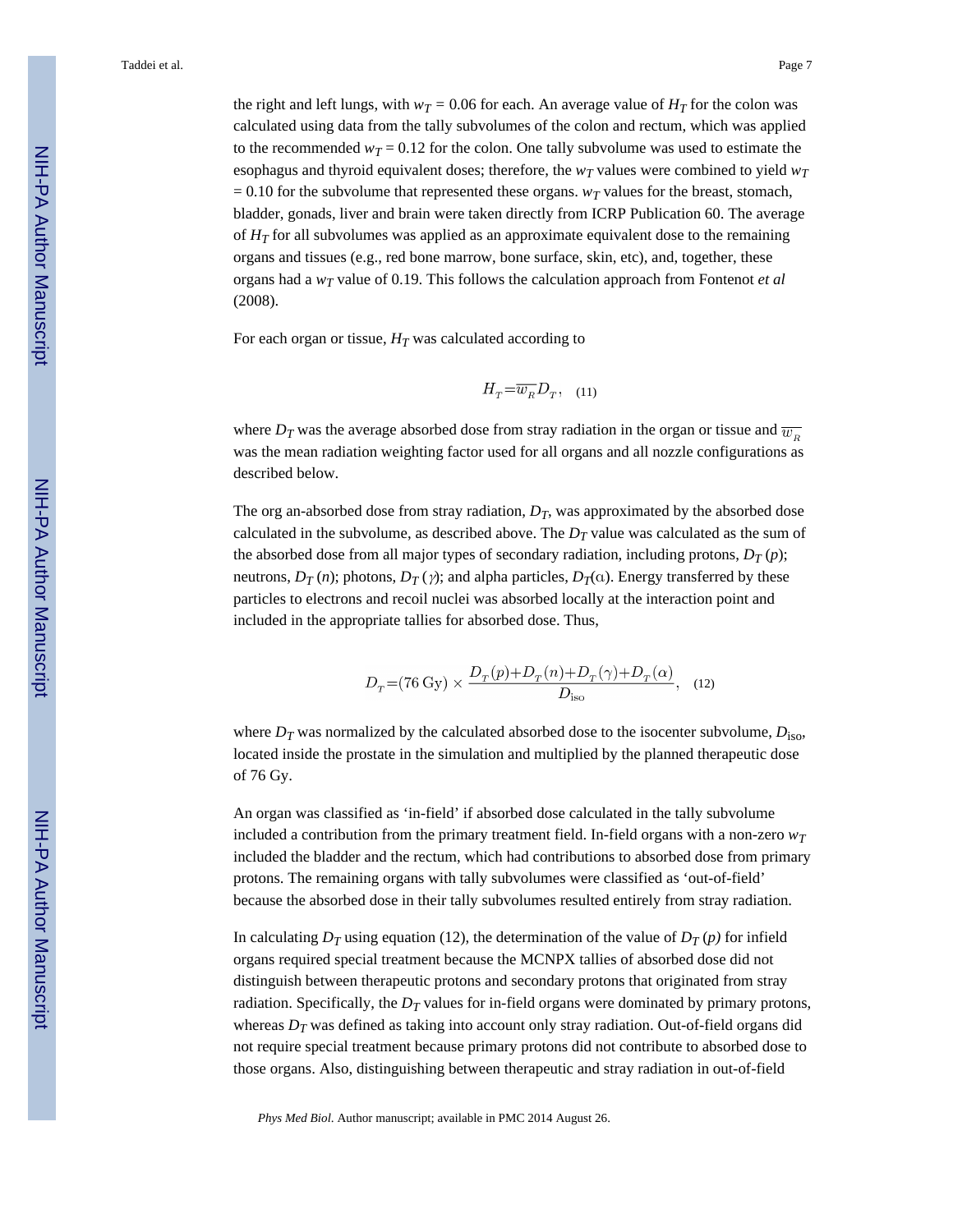organs was not necessary for other radiation types since they were, by definition, all stray radiation. The methods for correcting  $D_T(p)$  values for in-field organs are presented in the appendix.

A radiation weighting factor, *wR*, was estimated for each organ and in each simulation based on the neutron spectral fluence incident on the tally subvolumes and following the recommendations of ICRP Publication 92 (ICRP 2003). This represents a slight departure from the methods recommended by the ICRP, in which  $w_R$  is calculated based on the neutron fluence external to the body. This approach was developed for radiation protection applications involving irradiations of the whole body in a nearly uniform field. Instead, in this work  $w_R$  was based on the neutron fields inside the body because much of the absorbed dose resulted from neutrons generated within the body. As will be shown in section 3, the values of  $w_R$  for each organ varied only slightly. Therefore, for simplicity a mean  $\overline{w_R}$  was used for all organs and all nozzle configurations except for the ideal nozzle.

#### **2.7. Uncertainty**

The uncertainties in  $D_T$ ,  $H_T$ ,  $E$  and  $E$  were estimated using standard propagation of uncertainties on the assumption that the component uncertainties were uncorrelated. Statistical uncertainties in the values of  $D_T(X)$  were based on the coefficients of variation,  $\sigma(X)/D_T(X)$ , for the tallies of absorbed dose of each particle type *X* calculated using MCNPX. The uncertainty in the value of  $\overline{w_R}$  was set to zero because the variance was small compared to the implicit uncertainty in the definition of  $w_R$ , and the uncertainties in  $w_T$  were assumed to be zero because these values were set by definition rather than measured within the study. The uncertainties were reported at the 68% confidence interval.

#### **3. Results**

#### **3.1. Effective dose from stray radiation**

Table 2 lists the values of effective dose from stray radiation, *E,* for the standard nozzle (with the brass final collimator and no supplemental shielding) (mod0), the standard nozzle with a tungsten-alloy final collimator (mod1), a modified nozzle with the optimal supplemental shielding determined by this study (mod2), the modified nozzle with supplemental shielding and a tungsten-alloy final collimator (mod3), the modified nozzle with supplemental shielding, a tungsten-alloy final collimator, and an additional upstream collimator (mod4), and the ideal nozzle (mod5). *E* for the standard nozzle was 567 mSv. By replacing the standard nozzle with the ideal nozzle in the simulation, the reduction in *E* was 320 mSv. This represented the maximum possible reduction in *E* through improved nozzle design. This value was important because it provided a benchmark against which to compare the performance of each modification of the nozzle. It also represented the portion of the absolute effective dose that was due to external neutrons (56.4%). The standard passivescattering nozzle resulted in a factor of 2.3 higher effective dose from stray radiation than what might be possible with a spot-scanning system.

Adding the dual-layered shielding to the standard nozzle (mod2) reduced *E* by 57 mSv. By replacing the brass final collimator with one made of tungsten-alloy (mod3), *E* was reduced by another 19 mSv. Finally, placing an extra tungsten-alloy collimator 186 cm upstream of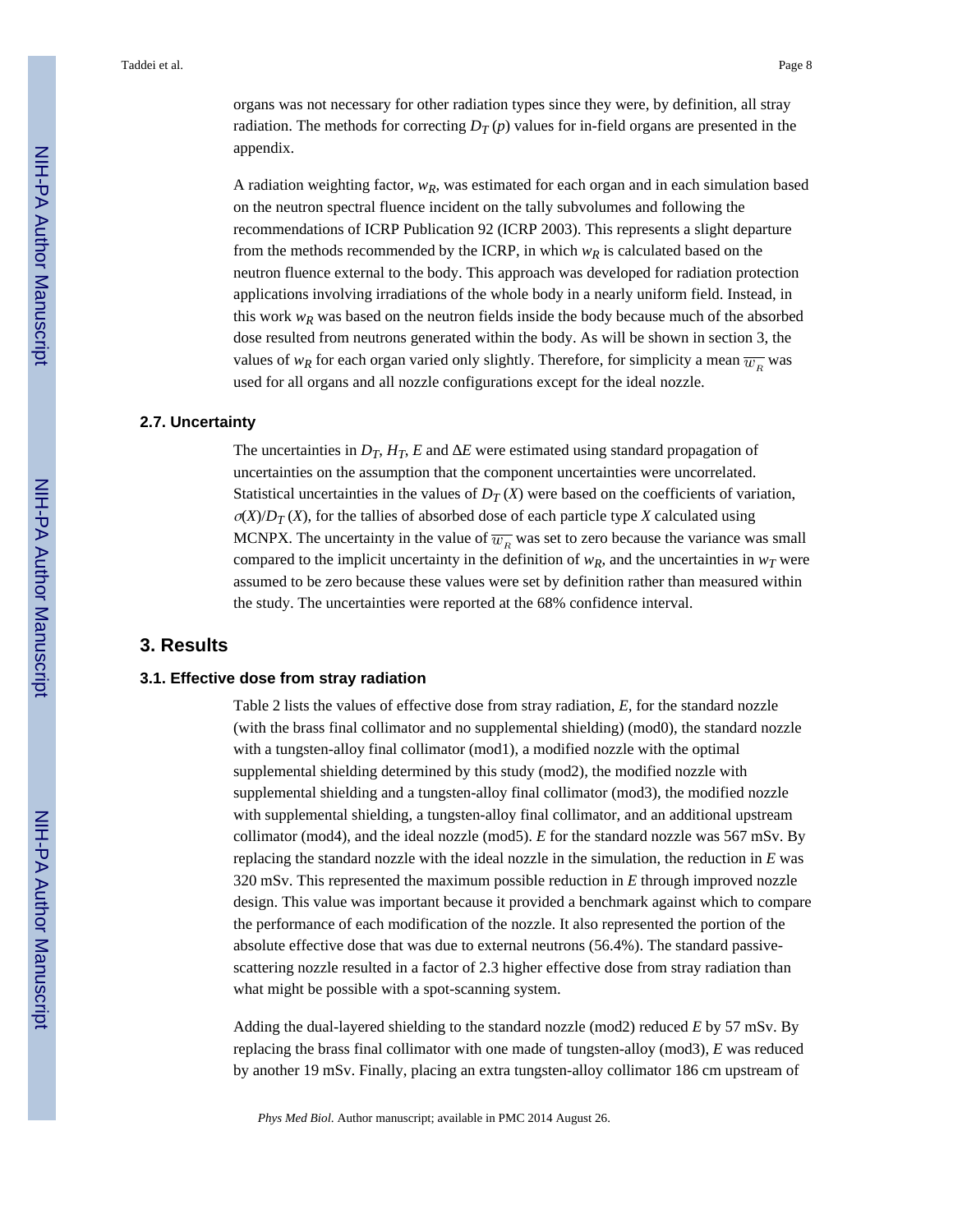isocenter (mod4) reduced *E* by an additional 136 mSv and did not alter the characteristics of the primary proton beam. Thus, modest modifications to the nozzle reduced the effective dose from stray radiation emanating from the treatment head by 212 mSv, from 567 mSv to 355 mSv (37.4% reduction in *E*). This corresponded to an *N* = 66.3% reduction in effective dose from external neutrons.

The relative contribution to the risks of detrimental effects attributable to stray radiation was taken into account by multiplying the effective dose from stray radiation by the radiation weighting factor for each organ,  $H_T w_T$ . Values of  $H_T w_T$  are plotted in figure 2 for the standard nozzle (mod0), the nozzle with supplemental shielding and a tungsten-alloy final collimator (mod3), the same modifications plus an extra upstream collimator (mod4) and the ideal nozzle (mod5). Contributions to risk were highest in the rectum, bladder, gonads and stomach. *H*<sub>*T*</sub>*w*<sub>*T*</sub> was heavily influenced by the *w*<sub>*T*</sub> values, e.g., it was much higher for gonads than for bladder or rectum.

#### **3.2. Organ equivalent dose from stray radiation**

Figure 3(a) shows the values of equivalent dose from stray radiation for each organ, *HT*, using these same four nozzle configurations. For the standard nozzle (mod0),  $H_T$  for each organ varied from 0.08 Sv to 1.5 Sv, depending on the distance from the organ to isocenter. The rectum and bladder had the highest  $H_T$  values at 1.5 Sv each. Even with the ideal nozzle (mod5) the rectum and bladder still received about 0.9 Sv of equivalent dose from internal neutrons. It should be noted that, because the bladder and rectum are adjacent to the prostate, the equivalent dose from primary protons was much larger than the equivalent dose from stray radiation.

Figure 3(b) shows the reduction in  $H_T$  achieved after modifications were applied to the standard nozzle. Adding supplemental shielding and exchanging the brass final collimator with a tungsten-alloy replacement (mod3) reduced  $H_T$  by less than 5% for the in-field organs. Because of the shape of the shielding (as shown in figure 1), the available space for supplemental shielding was smallest for the in-field organs. Supplemental local shielding clearly reduced  $H_T$  for the out-of-field organs because the shielding thickened with off-axis distance. Organs farther from isocenter were largely spared from stray radiation when shielding was added.

When the steel and PMMA layers of shielding were added, the final collimator material was changed to tungsten alloy, and an upstream collimator was included (mod4),  $H_T$  was reduced for all organs. The organs that were partially in the proton field (i.e., rectum and bladder) had a marked reduction in *HT*, approximately 18%. Organs that were characterized as out-of-field but were within 35 cm of isocenter (i.e., gonads, colon, liver and stomach) had even larger percentage reductions in  $H_T$  (33% to 72%). For organs more than 35 cm from isocenter (i.e., breast, lungs, esophagus, thyroid and brain), *HT* was reduced by more than 72%.

For all tally subvolumes (including isocenter) and all nozzle configurations, excluding the ideal nozzle, the mean value  $\overline{w_R}$  was 5.9 ± 0.2. The maximum value of  $w_R$  was 7.38 and the minimum value was 4.55.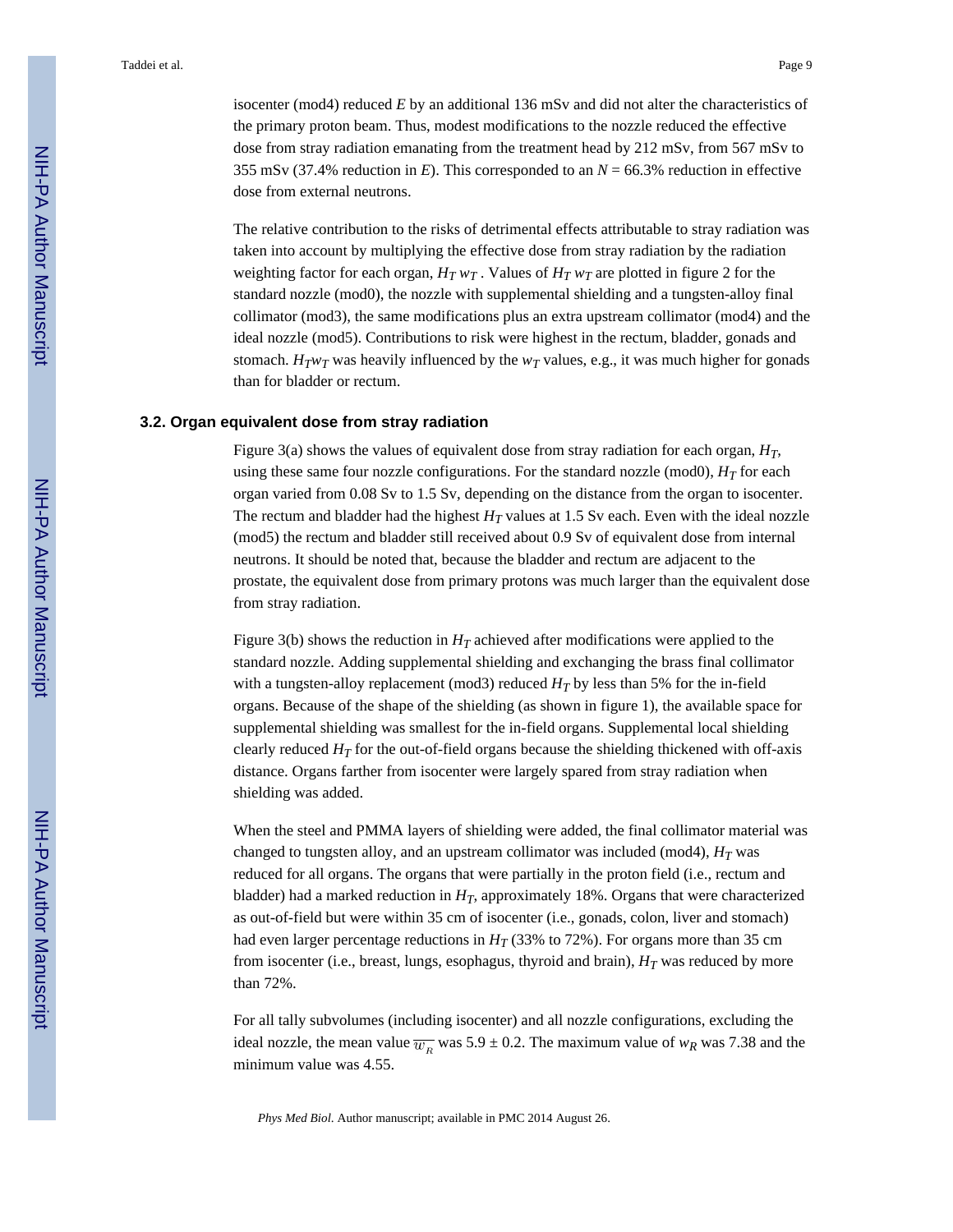#### **3.3. Local bulk shielding selection**

Six configurations of supplemental shielding were tested, with one case having two layers of different materials (as shown in figure 1). For each case, E is shown in figure 4. For lowdensity shielding materials, such as PMMA, polyethylene and concrete, relatively small Δ*E* values were observed. In the case of polyethylene, adding boron as a thermal neutron absorber to the material composition did not significantly reduce *E* because thermal neutrons contributed only a small proportion to  $H_T$  (Yan *et al* 2002, Zheng *et al* 2008). When relatively high-density steel was used for the first layer of supplemental shielding, *E* was reduced considerably more than when PMMA was used for both layers. Also, a layered configuration of high-density steel (density = 7.9 g cm<sup>-3</sup>) and hydrogenous PMMA (8% hydrogen by mass) reduced *E* slightly more than high-density material alone. Because it had the largest *E* and appeared to be practicable, the dual-layered shielding design, with highdensity steel as the first layer and hydrogenous PMMA as the second layer, was selected to be analyzed further in the study (mod2).

#### **4. Discussion**

Monte Carlo simulations suggest that it may be possible to reduce the effective dose from stray radiation emanating from the treatment unit, or external neutrons, by approximately 66% for patients receiving passively scattered proton therapy for prostate cancer. In the simulations, this corresponded to a 37% reduction in the absolute effective dose from stray radiation originating in the treatment unit and the patient. This result approaches what may be achieved through alternative nozzle designs, for example a nozzle that implements a spotscanning technique. The reduction was achieved with the following modest modifications, listed in descending order of effectiveness: (1) adding a proton collimator far upstream from the patient, (2) using tungsten alloy in place of brass for the final collimator and (3) increasing local shielding near the patient. The results revealed that the performance of supplemental local shielding can be increased by using a high-density layer along with a hydrogenous layer.

The effective dose from stray radiation per therapeutic absorbed dose, *E/D*, was similar to that reported in previous studies. The predicted *E/D* value for the standard nozzle was 9.2 mSv Gy−1. This is in good agreement with previous *H/D* determinations made in the presence of a phantom. Specifically, measured *H/D* values from Yan *et al* (2002) and simulated *H/D* values from Polf *et al* (2005) and Zheng *et al* (2008) ranged from 1 mSv  $\text{Gy}^{-1}$  to 15 mSv  $\text{Gy}^{-1}$ , depending on the location and other variables.

In this study, the component of  $E/D$  that was from external neutrons was 5.2 mSv Gy<sup>-1</sup>. This value is consistent with the *H/D* values calculated by Zheng *et al* (2007) for a 250 MeV beam without a phantom present, which ranged from 1 mSv Gy<sup>-1</sup> to 20 mSv Gy<sup>-1</sup> within 120 cm of isocenter. This value was less than the measured *H/D* values reported by Binns and Hough (1997) for a pre-clinical nozzle, which were between 33 mSv Gy−1 and 80 mSv Gy−1. However, the results from Binns and Hough are the highest *H/D* values in the literature, and the differences with respect to the present work are likely due to the considerable differences in the treatment units.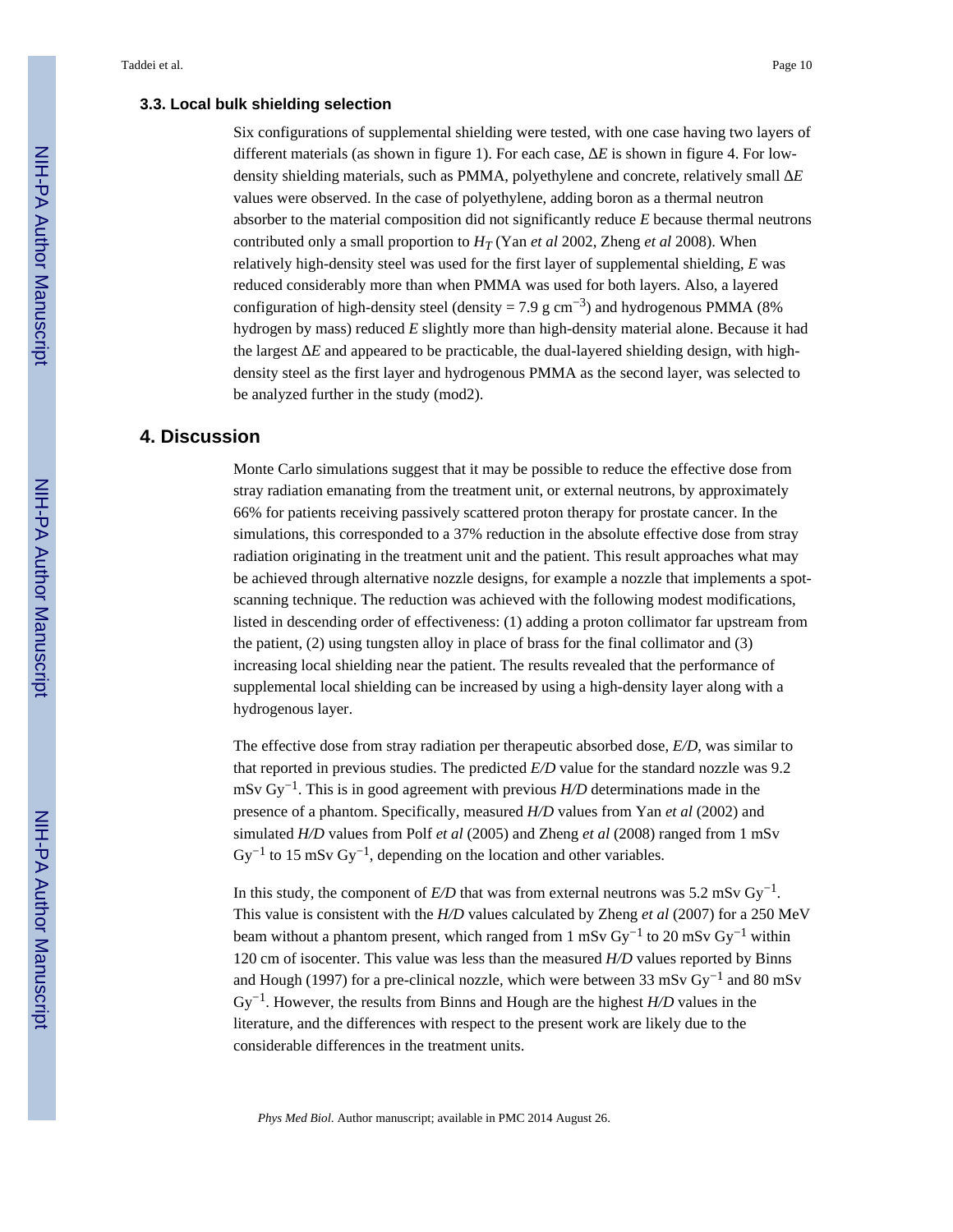It was determined that 43% of *E/D* for the standard nozzle was from internal neutrons. This result is similar to the effective dose from internal neutrons that was reported by Fontenot *et al* (2008) for a prostate treatment (40%) and by Jiang *et al* (2005) for a lung treatment (36%).

The recommended risk coefficient of the NCRP (1997) for low-dose-rate, exposure-induced death for middle-aged men is 4.2% per Sv. Applying this risk coefficient to the reduction in effective dose from stray radiation in this study, the adoption of the three-part strategy described here (i.e., additional upstream collimator, supplemental bulk shielding and a final collimator of tungsten alloy) would result in approximately 9 fewer second cancer fatalities per 1000 patients undergoing passively scattered proton therapy for prostate cancer.

The scope of this study was to investigate whether simple methods could be used to reduce stray radiation exposure for patients undergoing proton therapy for prostate cancer. The results of this study suggest that such modifications are feasible and effective. In addition, it appears likely that the effectiveness and compactness of these enhancements may be substantially optimized relative to the nozzle designs unique to each proton therapy facility.

Existing facilities for high-energy neutron therapy may serve as models for designing future passively scattered proton treatment units to minimize stray radiation exposure. For example, the most promising modification to the nozzle, and potentially the simplest and least expensive, was the addition of a field-specific pre-collimator located far upstream from the patient. One suggestion might be to implement this strategy using a computer-controlled multi-leaf collimator fashioned after the multi-leaf collimators currently being used with intensity-modulated radiation therapy (Bues *et al* 2005, Pönisch *et al* 2006, Jang *et al* 2006, Tacke *et al* 2006), as is already being done at some facilities. For instance, the neutron therapy facility at the University of Washington employs a computer-controlled steel and polyethylene multi-leaf collimator (Brahme *et al* 1983). The use of both a manually controlled tungsten multi-rod collimator and a computer-controlled steel multi-leaf collimator for attenuating fast neutrons was investigated at the Harper Hospital in Detroit, MI (Maughan *et al* 2001, Farr *et al* 2006); it was determined that both steel and tungsten are suitable materials for fast neutron attenuation and had acceptable activation levels (the former is cheaper, but the latter has a higher linear attenuation coefficient). A passively scattered nozzle at the Proton Medical Research Center at the University of Tsukuba (Japan) uses a brass multi-leaf collimator to remove non-therapeutic protons from the beam. The spot-beam-scanning system at the National Institute of Radiological Sciences in Chiba, Japan uses a backup multi-rod collimator made of brass (Tsunemoto *et al* 1985). Reinforcing the idea of incorporating a variable multi-leaf collimator in nozzle design is the work by Tayama *et al* (2006), who investigated the effect of changing the aperture size of a pre-collimator on dose equivalent from stray neutrons emanating from the nozzle. By changing the aperture from 220 mm to 54 mm, the *H/D* value was reduced by more than 40% for locations within 80 cm trans-axially of isocenter. This evidence further suggests that adding an adjustable pre-collimator far upstream of the patient may be critical in reducing stray radiation dose to patients undergoing proton therapy. This pre-collimator would serve to both stop non-therapeutic protons and move the effective neutron source to a greater distance from the patient.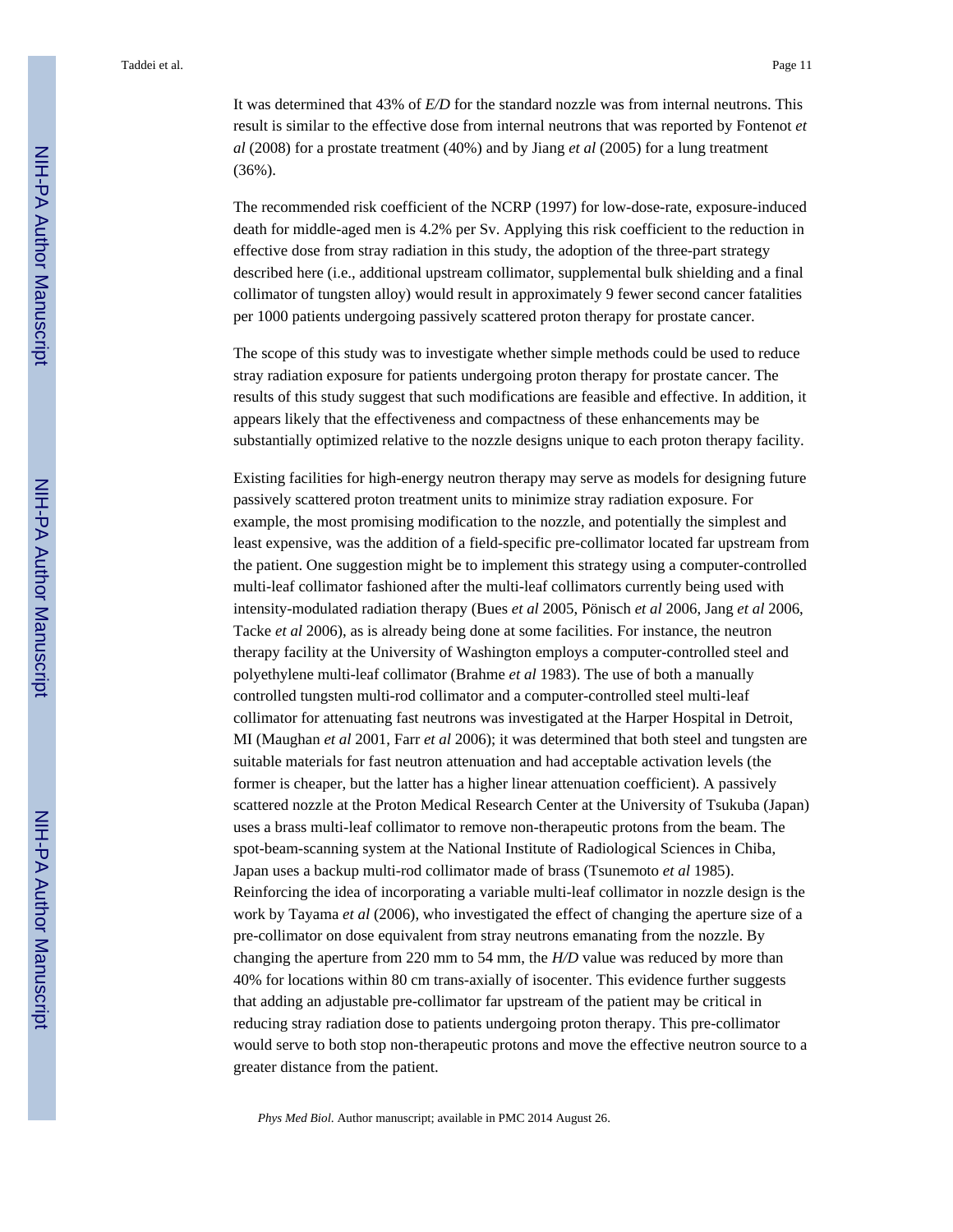The types of materials used for these modifications may also be optimized for each facility. Neutron therapy facilities have used pressed wood (Bonnett *et al* 1980) and iron (Maruyama *et al* 1978) to moderate and attenuate high-energy neutrons. Osmium has also been suggested as a collimator material for light ion beams (Svensson *et al* 2007). The Monte Carlo simulations performed in this work may serve as a model for optimizing shielding materials for specific facilities.

The present study had some limitations. In particular, one factor that may have introduced systematic error was the method for estimating dose from secondary protons for organs, where the total dose was dominated by primary protons (described in the appendix). The correction for determining absorbed dose from stray radiation for the bladder and rectum introduced uncertainties that were very difficult to quantify. However, since the combined *wT* for these organs was only 0.11, this approximation was of minor importance since it had minimal effects on the predicted E values.

There was also inherent uncertainty in applying the physical dosimetric quantities to estimate the risk of biological effects. The definition of  $w_R$  used in this study was applied to fast and high energy neutrons, but at present the relative biological effectiveness of these neutrons is uncertain. For neutron-induced carcinogenesis, relative biological effectiveness may be as much as 50 (Wolf *et al* 2000), 100 (Shellabarger *et al* 1980) or more than 100 (Kellerer *et al* 2006) at low doses. If the values of  $w_R$  were modified, the quantities of effective dose would scale linearly with the value of  $w_R$ . However, since the second figure of merit of this study was reported in terms of the *percent* reduction in effective dose using a constant  $\overline{w}_R$ , it would remain the same at different  $w_R$  values. Therefore, this is not a serious limitation.

In conclusion, this Monte Carlo study establishes the viability of implementing modest modifications to a standard passively scattered proton treatment unit in order to reduce markedly the whole-body effective dose from stray radiation in a patient receiving proton radiotherapy for prostate cancer.

#### **Acknowledgments**

This work was supported in part by a research grant from Varian Medical Systems (Palo Alto, CA). The authors wish to thank Kathryn Carnes for her assistance in preparing this paper.

#### **Appendix. Approximation for DT(p) of in-field organs**

For out-of-field organs, the values of  $D_T(X)$  for each particle type *X* were assumed to be entirely from stray radiation. For in-field organs, this assumption was not valid because primary, therapeutic protons had a much larger contribution to  $D_T(p)$  than protons produced from stray radiation. Therefore, for in-field organs, an alternative approach was used to determine  $D_T(p)$ .

For a constant  $\overline{w_R}$  applied to each  $D_T$  and a constant set of values of  $w_T$  applied in each configuration, equations (3), (10) and (11) in the main text were combined to derive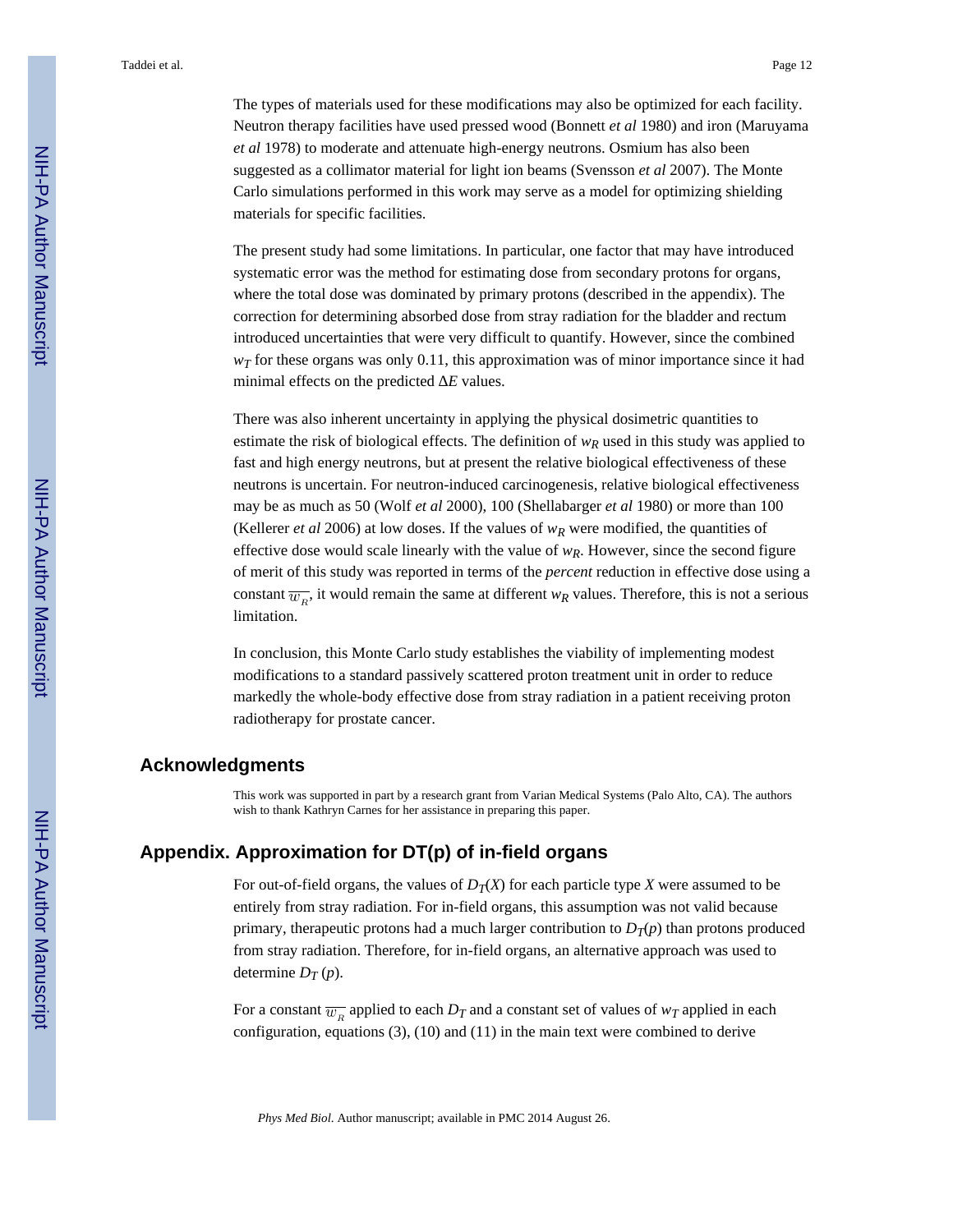$$
\Delta E = \sum_{T} w_{T} \overline{w_{R}} \left( D_{T,\text{o,ther}} + D_{T,\text{o,stray}} - D_{T,i,\text{ther}} - D_{T,i,\text{stary}} \right) = \sum_{T} w_{T} \overline{w_{R}} \Delta D_{T,i}, \quad (A.1)
$$

where  $D_{T,i}$  was the change in absorbed dose to an organ or tissue for each nozzle configuration, *i*. The relative uncertainty in  $D_{T,i}$  was

$$
\frac{\sigma_{\Delta D_{T,i}}}{\Delta D_{T,i}} = \frac{\sqrt{\sigma_{D_{T,\text{o,ther}}}^2 + \sigma_{D_{T,\text{o,star}}}^2 + \sigma_{D_{T,i,\text{ther}}}^2 + \sigma_{D_{T,i,\text{star}}}^2}}{D_{T,\text{o,ther}} + D_{T,\text{o,stary}}} - D_{T,i,\text{ther}} - D_{T,i,\text{stary}}}.
$$
 (A.2)

 $\sigma_{_{\Delta D_{T,i}}}$ For the out-of-field organs,  $\overline{\Delta D_{T,i}}$  was small (< 0.10). For in-field organs, however, just as *D*<sub>*T*</sub>, there and *D*<sub>*T*</sub>,*i*,there were much larger than *D*<sub>*T*</sub>, o,stray</sub> and *D*<sub>*T*</sub>,*i*,stray,  $\sigma$  *D*<sub>*T*</sub>, o,there and σ  $D_{T,i,\text{ther}}$  were much larger than σ  $D_{T,0,\text{stay}}$  and σ  $D_{T,i,\text{stray}}$ . As a result, although the large values of therapeutic dose canceled in the denominator, their large uncertainties were added

in the numerator, causing  $\frac{\sigma_{\Delta D_{T,i}}}{\Delta D_{T,i}}$  to be large. This large coefficient of variance would have been propagated to higher-order quantities of  $H_T$ ,  $E$  and  $E$ .

Therefore, an alternative approach was developed to provide reasonably small uncertainties in absorbed dose for the in-field organs. Applying equation (4) of the main text, the values for therapeutic absorbed dose and their uncertainties were assumed to be zero, and the absorbed dose tallies for neutrons, photons and alpha particles were all assumed to be from stray radiation. The absorbed dose tally for protons in MCNPX did not distinguish between primary and secondary protons. Therefore, the contribution to absorbed dose from primary and secondary protons was not separated, and  $D_T(p)$  was not obtained from the tally. Instead, the following methods were used to determine  $D_T(p)$ .

The values *of*  $D_T(p)/D_T(n)$  were analyzed for all out-of-field organs and all configurations, excluding the ideal nozzle. The analysis showed that  $D_T(p)/D_T(n)$  was independent of the distance of the organ from isocenter (data not shown). The mean of the ratio of absorbed dose from secondary protons to that from secondary neutrons, *A,* was given by

$$
A{=}\frac{1}{9} {\sum\limits_{i=1}^{9} \left[ \frac{1}{9} {\sum\limits_{T=1}^{9} } \frac{D_T(p)}{D_T(n)} \right] }\ \ \, \rm{(A.3)}
$$

and was determined for the nine out-of-field organs, *T,* in the nine nozzle configurations, *i,* excluding the ideal nozzle. For the in-field organs, the absorbed dose from stray proton radiation was approximated as

$$
D_T(p)=A \cdot D_T(n)
$$
, (A.4)

Thus, for the in-field organs, equation (12) became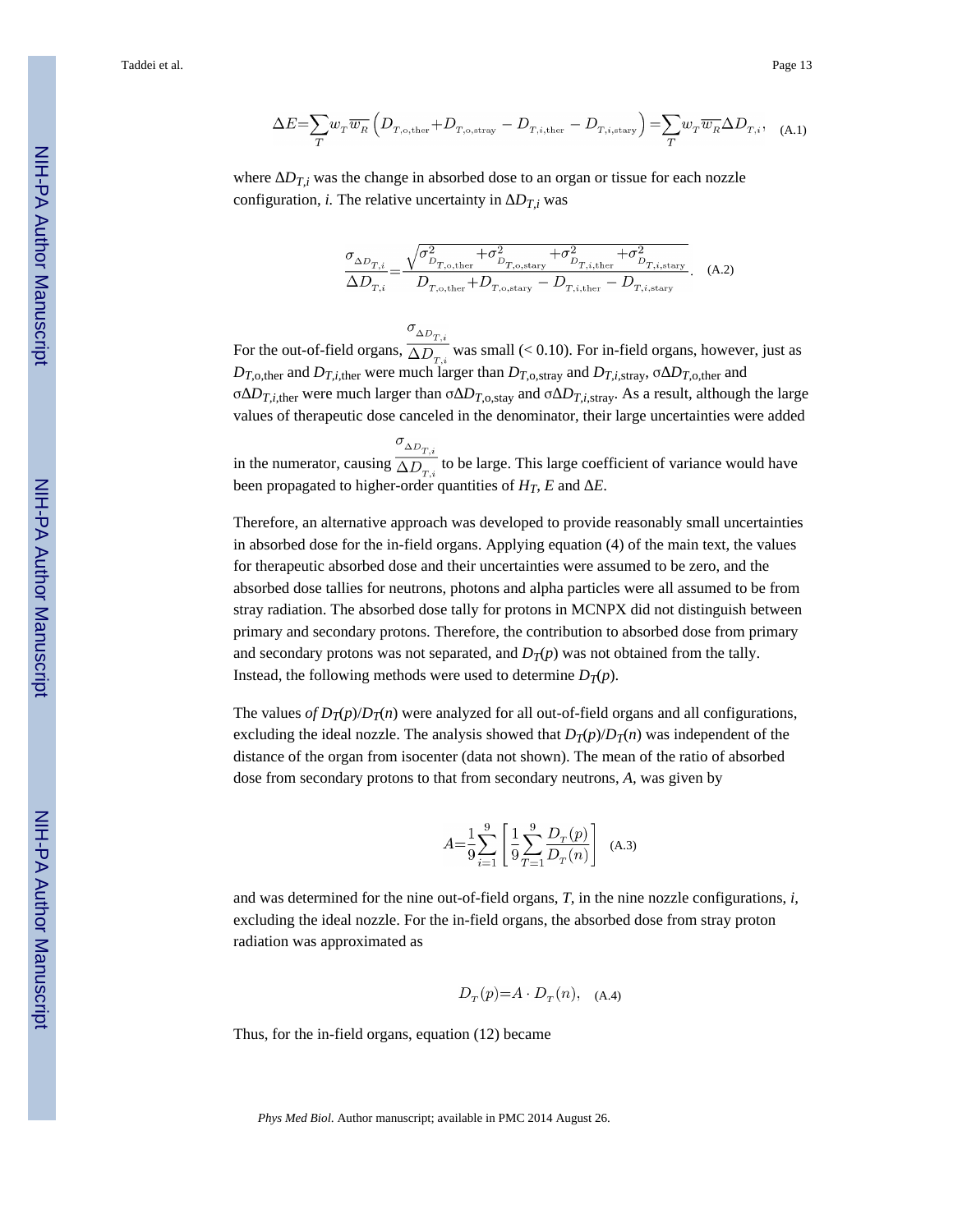$$
D_T{=}(76\,\text{Gy})\times\frac{A\cdot D_T(\text{n}){+}D_T(\text{n}){+}D_T(\gamma){+}D_T(\alpha)}{D_{\text{iso}}}.\quad\text{(A.5)}
$$

This approach ensured that  $D_T$  included only absorbed dose from stray radiation. The resulting value of *A* was  $5.7 \pm 0.2$ .

#### **References**

- Agosteo S, Birattari C, Caravaggio M, Silari M, Tosi G. Secondary neutron and photon dose in proton therapy. Radiother Oncol. 1998; 48:293–305. [PubMed: 9925249]
- Billings, MP.; Yucker, WR. Summary final report: the computerized anatomical man (cam) model Report MDC G4655. Huntington Beach, CA: McDonnell Douglas Astronautics Company; 1973.
- Binns PJ, Hough JH. Secondary dose exposures during 200 MeV proton therapy. Radiat Prot Dosim. 1997; 70:441–4.
- Bonnett DE, Williams JR, Parnell CJ. The isocentric fast neutron therapy facility at Edinburgh. Brit J Radiol. 1980; 53:12–20. [PubMed: 6766336]
- Brahme A, Eenmaa J, Lindback S, Montelius A, Wootton P. Neutron beam characteristics from 50 MeV protons on beryllium using a continuously variable multi-leaf collimator. Radiother Oncol. 1983; 1:65–76. [PubMed: 6438702]
- Bues M, Newhauser WD, Titt U, Smith AR. Therapeutic step and shoot proton beam spot-scanning with a multi-leaf collimator: a Monte Carlo study. Radiat Prot Dosim. 2005; 115:164–9.
- Farr JB, Maughan RL, Yudelev M, Blosser E, Brandon J, Horste T, Forman JD. Compact multileaf collimator for conformal and intensity modulated fast neutron therapy: electromechanical design and validation. Med Phys. 2006; 33:3313–20. [PubMed: 17022226]
- Fontenot JD, Newhauser WD, Bloch C, White RA, Titt U, Starkschall G. Determination of output factors for small proton therapy fields. Med Phys. 2007a; 34:489–98. [PubMed: 17388166]
- Fontenot JD, Newhauser WD, Titt U. Design tools for proton therapy nozzles based on the doublescattering foil technique. Radiat Prot Dosim. 2005; 116:211–5.
- Fontenot J, Taddei P, Zheng Y, Mirkovic D, Jordan T, Newhauser WD. Equivalent dose and effective dose from stray radiation during passively-scattered proton radiotherapy for prostate cancer. Phys Med Biol. 2008; 53:1677–88. [PubMed: 18367796]
- Fontenot, JD.; Zheng, YZ.; Taddei, P.; Newhauser, W. Stray radiation exposure during proton radiotherapy of the prostate: the influence of the patient on scatter and production. Med Phys; Oral Presentation 49th Annual Meeting of the American Association of Physicists in Medicine; 2007b. p. 2507
- Hall EJ. Intensity-modulated radiation therapy, protons, and the risk of second cancers. Int J Radiat Oncol Biol Phys. 2006; 65:1–7. [PubMed: 16618572]
- Herault J, Iborra N, Serrano B, Chauvel P. Monte Carlo simulation of a protontherapy platform devoted to ocular melanoma. Med Phys. 2005; 32:910–9. [PubMed: 15895573]
- Herault J, Iborra N, Serrano B, Chauvel P. Spread-out Bragg peak and monitor units calculation with the Monte Carlo code MCNPX. Med Phys. 2007; 34:680–8. [PubMed: 17388186]
- ICRP. Ann ICRP. Vol. 21. New York: Pergamon Press; 1991. Recommendations of the International Commission on Radiological Protection: publication 60.
- ICRP. Ann ICRP. Vol. 33. New York: Pergamon Press; 2003. Relative Biological effectiveness (RBE), quality factor (Q), and radiation weighting factor (*wR*): publication 92; p. 1-121.
- Jang SY, Vassiliev ON, Liu HH, Mohan R, Siebers J. Development and commissioning of a multileaf collimator model in Monte Carlo dose calculations for intensity-modulated radiation therapy. Med Phys. 2006; 33:770–81. [PubMed: 16878579]
- Jiang H, Wang B, Xu XG, Suit HD, Paganetti H. Simulation of organ-specific patient effective dose due to secondary neutrons in proton radiation treatment. Phys Med Biol. 2005; 50:4337–53. [PubMed: 16148397]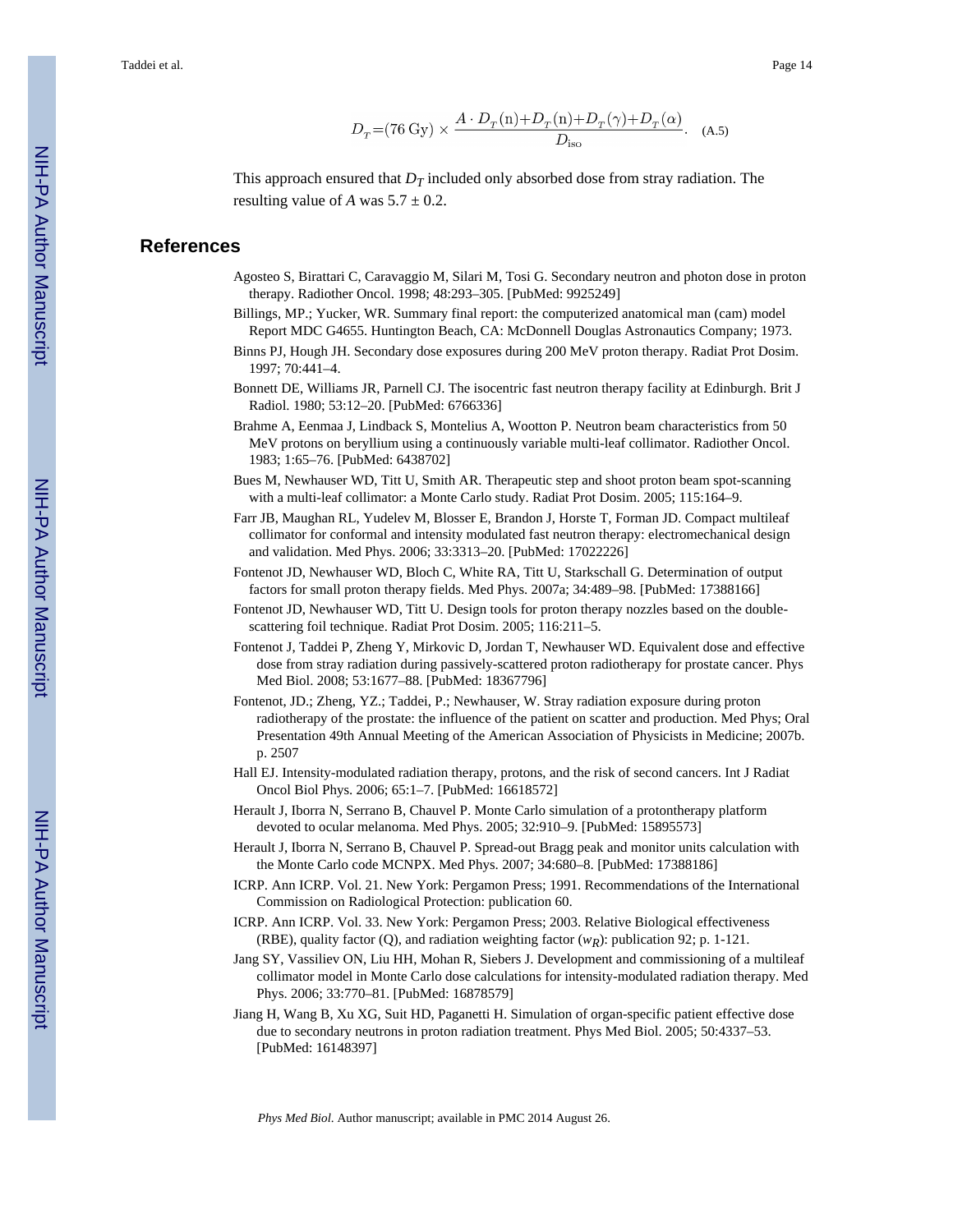- Kellerer AM, Ruhm W, Walsh L. Indications of the neutron effect contribution in the solid cancer data of the A-bomb survivors. Health Phys. 2006; 90:554–64. [PubMed: 16691103]
- Koch N, Newhauser W. Virtual commissioning of a treatment planning system for proton therapy of ocular cancers. Radiat Prot Dosim. 2005; 115:159–63.
- Koehler AM, Schneider RJ, Sisterson JM. Range modulators for protons and heavy ions. Nucl Instrum Methods. 1975; 131:437–40.
- Maruyama T, Inada T, Hiraoka T, Kawachi K, Hashizume T, Tsunemoto H, Kutsutani Y, Umegaki Y. Design and evaluation of a semicontinuously variable collimator for a cyclotron neutron radiotherapy. Nippon Acta Radiol. 1978; 38:633–42. [PubMed: 704296]
- Maughan RL, Powers WE, Blosser HG. A superconducting cyclotron for neutron radiation therapy. Med Phys. 1994; 21:779–85. [PubMed: 7935214]
- Maughan RL, Yudelev M, Forman JD, Williams SB, Gries D, Fletcher TM, Chapman W, Blosser EJ, Horste T. Attenuation and activation characteristics of steel and tungsten and the suitability of these materials for use in a fast neutron multileaf collimator. Med Phys. 2001; 28:1006–9. [PubMed: 11439469]
- Mesoloras G, Sandison GA, Stewart RD, Farr JB, Hsi WC. Neutron scattered dose equivalent to a fetus from proton radiotherapy of the mother. Med Phys. 2006; 33:2479–90. [PubMed: 16898451]
- Moyers MF, Coutrakon GB, Ghebremedhin A, Shahnazi K, Koss P, Sanders E. Calibration of a proton beam energy monitor. Med Phys. 2007; 34:1952–66. [PubMed: 17654898]
- NCRP. Report Number 126. Bethesda, MD: National Council on Radiation Protection and Measurements; 1997. Uncertainties in fatal cancer risk estimates used in radiation protection.
- Newhauser W, Fontenot J, Zheng Y, Polf J, Titt U, Koch N, Zhang X, Mohan R. Monte Carlo simulations for configuring and testing an analytical proton dose-calculation algorithm. Phys Med Biol. 2007a; 52:4569–84. [PubMed: 17634651]
- Newhauser WD, Koch NC, Fontenot JD, Rosenthal SJ, G DS, Fitzek MM, Mohan R. Dosimetric impact of tantalum markers used in the treatment of uveal melanoma with proton beam therapy. Phys Med Biol. 2007b; 52:3979–90. [PubMed: 17664589]
- Newhauser W, Koch N, Hummel S, Ziegler M, Titt U. Monte Carlo simulations of a nozzle for the treatment of ocular tumours with high-energy proton beams. Phys Med Biol. 2005; 50:5229–49. [PubMed: 16264250]
- Pelowitz, DB., editor. MCNPX<sup>TM</sup>User's Manual, Version 2.5.0 Report LA-CP-05-0369. Los Alamos, NM: Los Alamos National Laboratory; 2005.
- Polf JC, Newhauser WD. Calculations of neutron dose equivalent exposures from range-modulated proton therapy beams. Phys Med Biol. 2005; 50:3859–73. [PubMed: 16077232]
- Polf JC, Newhauser WD, Titt U. Patient neutron dose equivalent exposures outside of the proton therapy treatment field. Radiat Prot Dosim. 2005; 115:154–8.
- Pönisch F, Titt U, Kry SF, Vassiliev ON, Mohan R. MCNPX simulation of a multileaf collimator. Med Phys. 2006; 33:402–4. [PubMed: 16532947]
- PTCOG. Particle Therapy Co-Operative Group. 2007 Sep. website [http://ptcog.web.psi.ch/](http://ptcog.web.psi.ch/ptcentres.html) [ptcentres.html](http://ptcog.web.psi.ch/ptcentres.html)
- Rossi CJ Jr, Slater JD, Yonemoto LT, Jabola BR, Bush DA, Levy RP, Grove R, Slater JM. Influence of patient age on biochemical freedom from disease in patients undergoing conformal proton radiotherapy of organ-confined prostate cancer. Urology. 2004; 64:729–32. [PubMed: 15491710]
- Schneider U, Agosteo S, Pedroni E, Besserer J. Secondary neutron dose during proton therapy using spot scanning. Int J Radiat Oncol Biol Phys. 2002; 53:244–51. [PubMed: 12007965]
- Shellabarger CJ, Chmelevsky D, Kellerer AM. Induction of mammary neoplasms in the Sprague– Dawley rat by 430 keV neutrons and x-rays. J Natl Cancer Inst. 1980; 64:821–33. [PubMed: 6928995]
- Smith, A.; Newhauser, W.; Ltinkic, M.; Hay, A.; McMaken, B.; Styles, J.; Cox, J. The University of Texas MD Anderson Cancer Center Proton Therapy Facility. In: Duggan, JL.; Morgan, IL., editors. Application of Accelerators in Research and Industry: 17<sup>th</sup> Int Conf. 2003. p. 1073-6.
- Svensson R, Larsson S, Gudowska I, Holmberg R, Brahme A. Design of a fast multileaf collimator for radiobiological optimized IMRT with scanned beamsof photons, electrons, and light ions. Med Phys. 2007; 34:877–88. [PubMed: 17441233]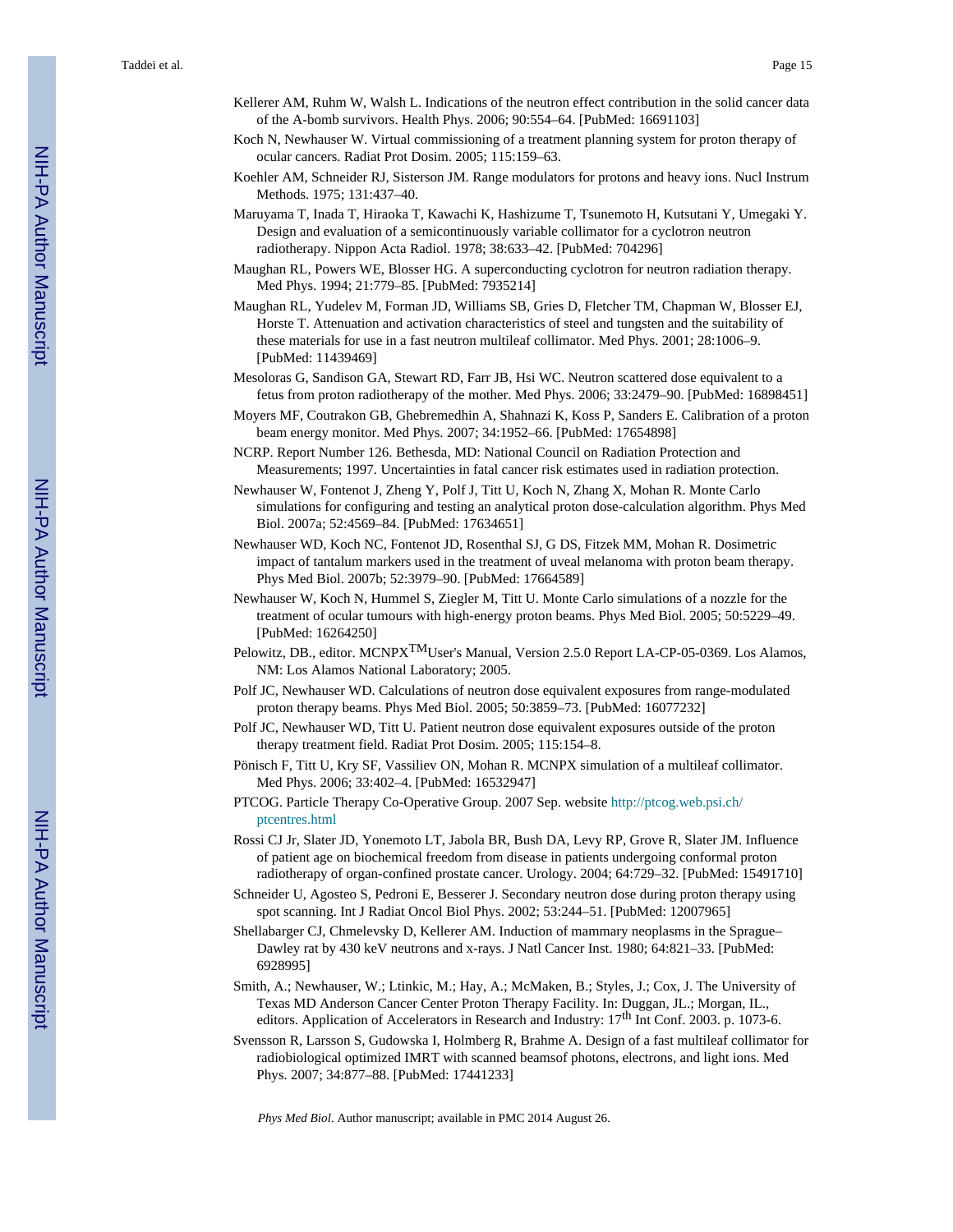- Tacke MB, Szymanowski H, Oelfke U, Schulze C, Nuss S, Wehrwein E, Leidenberger S. Assessment of a new multileaf collimator concept using GEANT4 Monte Carlo simulations. Med Phys. 2006; 33:1125–32. [PubMed: 16696490]
- Tayama R, Fujita Y, Tadokoro M, Fujimaki H, Sakae T, Terunuma T. Measurement of neutron dose distribution for a passive scattering nozzle at the Proton Medical Research Center (PMRC). Nucl Instrum Methods A. 2006; 564:532–6.
- Titt U, Zheng Y, Vassiliev ON, Newhauser WD. Monte Carlo investigation of collimator scatter of proton-therapy beams produced using the passive scattering method. Phys Med Biol. 2008; 53:487–504. [PubMed: 18185001]
- Tsunemoto H, Morita S, Ishikawa T, Furukawa S, Kawachi K, Kanai T, Ohara H, Kitagawa T, Inada T. Proton therapy in Japan. Radiat Res Suppl. 1985; 8:S235–43. [PubMed: 3003785]
- Wagner MS. Automated range compensation for proton therapy. Med Phys. 1982; 9:749–52. [PubMed: 6296648]
- Wolf C, Lafuma J, Masse R, Morin M, Kellerer AM. Neutron RBE for induction of tumors with high lethality in Sprague–Dawley rats. Radiat Res. 2000; 154:412–20. [PubMed: 11023605]
- Yan X, Titt U, Koehler AM, Newhauser WD. Measurement of neutron dose equivalent to proton therapy patients outside of the proton radiation field. Nucl Instrum Methods A. 2002; 476:429–34.
- Zheng Y, Fontenot J, Taddei P, Mirkovic D, Newhauser W. Monte Carlo simulations of neutron spectral fluence, radiation weighting factor and ambient dose equivalent for a passively scattered proton therapy unit. Phys Med Biol. 2008; 53:187–201. [PubMed: 18182696]
- Zheng Y, Newhauser W, Fontenot J, Taddei P, Mohan R. Monte Carlo study of neutron dose equivalent during passive scattering proton therapy. Phys Med Biol. 2007; 52:4481–96. [PubMed: 17634645]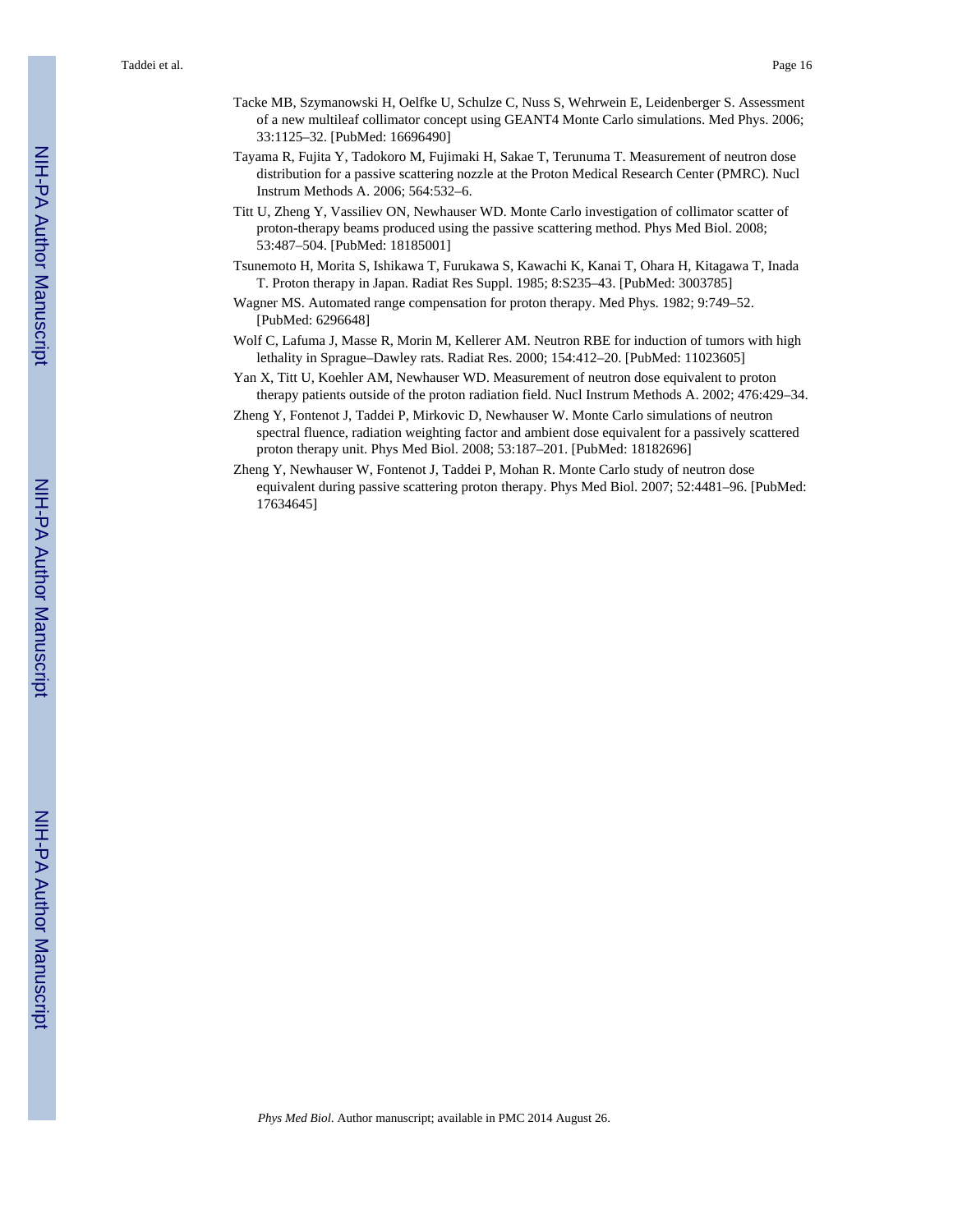

#### **Figure 1.**

Anatomical models of a man in the treatment position and the treatment nozzle. The portion of the treatment head near the patient shows the final collimator (A), range compensator (B), snout (C) and other collimators (D). The phantom was arranged to represent the patient in the treatment position. Shielding layers one (E) and two (F) were added between the nozzle and the patient. An additional tungsten-alloy pre-collimator (G) in the same shape as the final collimator but appropriately scaled in the lateral dimensions was placed 186 cm upstream of isocenter. The projections of the locations of the tally subvolumes onto the displayed plane are shown as black circles on the phantom.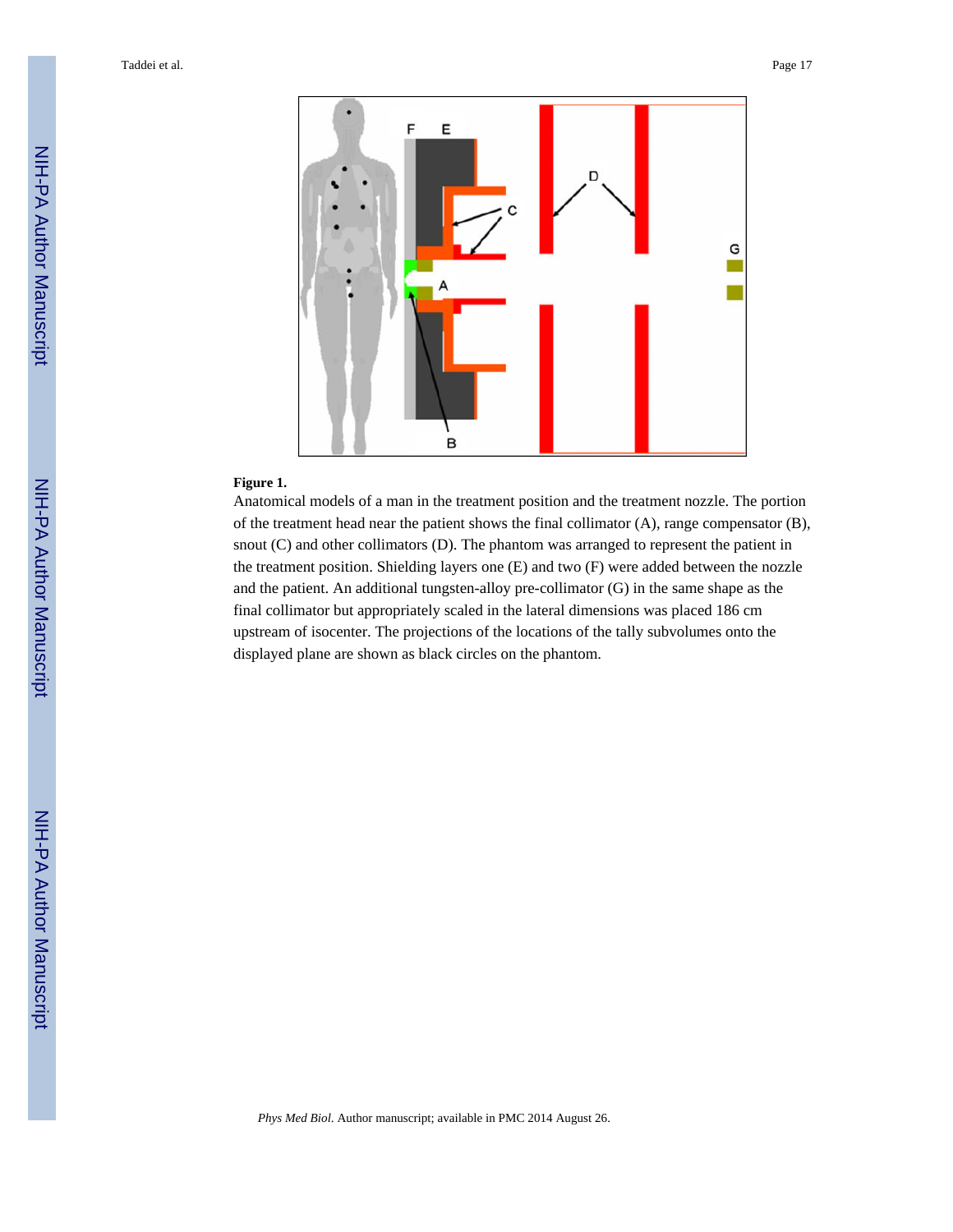

#### **Figure 2.**

The product of the equivalent dose from stray radiation and the tissue weighting factor,  $H_T$  $w<sub>T</sub>$ , for each organ in simulations of the standard nozzle (mod0) (solid squares), a nozzle equipped with supplemental shielding and a tungsten-alloy final collimator (mod3) (solid circles), the equipped nozzle with an additional collimator far upstream of the patient (mod4) (open squares) and the ideal nozzle (mod5) (open circles). The values represent the relative contribution to effective dose and risks of detrimental effects. The lines were added to guide the eye. Distance from the organ to isocenter increases from left to right on the plot. These data were for a 76 Gy SOBP proton treatment of the prostate. Statistical uncertainties in values of  $H_T w_T$  are contained within the data markers.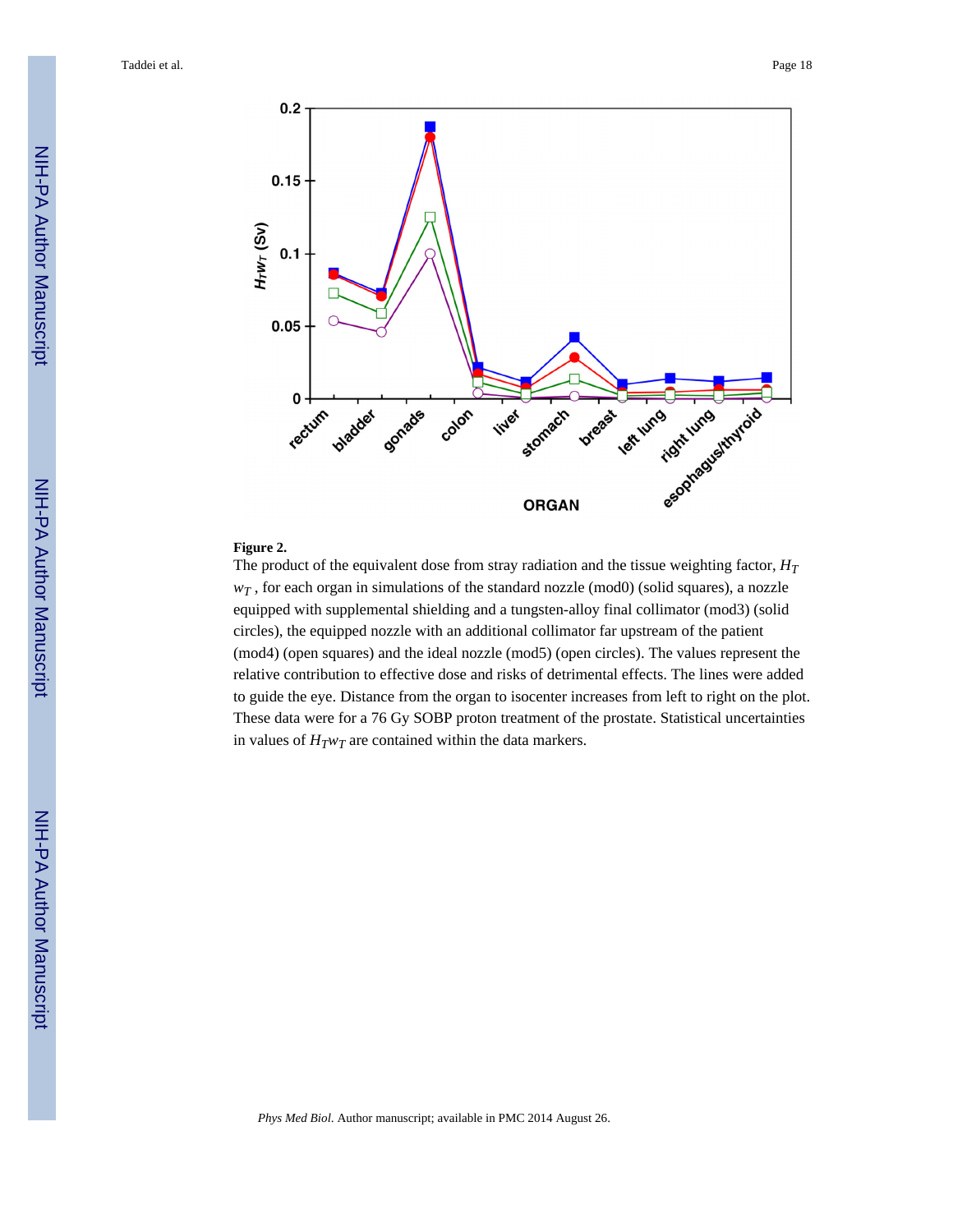

#### **Figure 3.**

(a) Equivalent dose from stray radiation,  $H_T$ , for each organ in simulations of the standard nozzle (mod0) (solid squares), a nozzle equipped with supplemental shielding and a tungsten-alloy final collimator (mod3) (solid circles), the equipped nozzle with an additional collimator far upstream of the patient (mod4) (open squares) and the ideal nozzle (mod5) (open circles). (b) Percent reduction in  $H_T$  for each modified case. The lines in both (a) and (b) were added to guide the eye. Distance from the organ to isocenter increases from left to right on the plots. Error bars represent the 68% confidence interval. Where error bars are not shown, statistical uncertainties were contained within the data markers.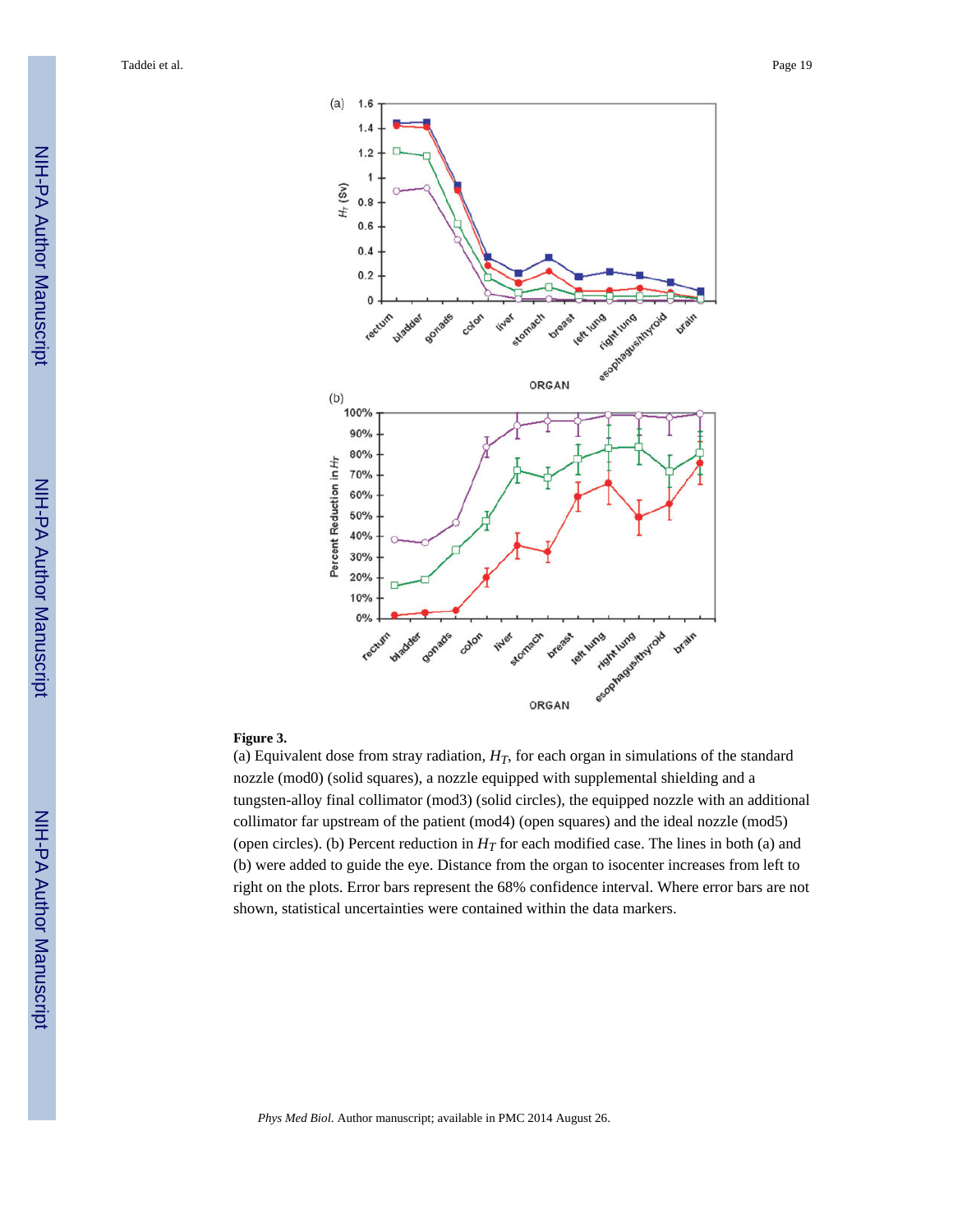

#### **Figure 4.**

Reduction in effective dose from stray radiation for various supplemental shielding materials for a 76 Gy SOBP proton treatment of the prostate. The supplemental shielding was added in two layers to the standard nozzle. For the 'steel + PMMA' case (mod2), the two supplemental layers were configured with the steel layer upstream of the PMMA layer. Error bars represent the 68% confidence interval.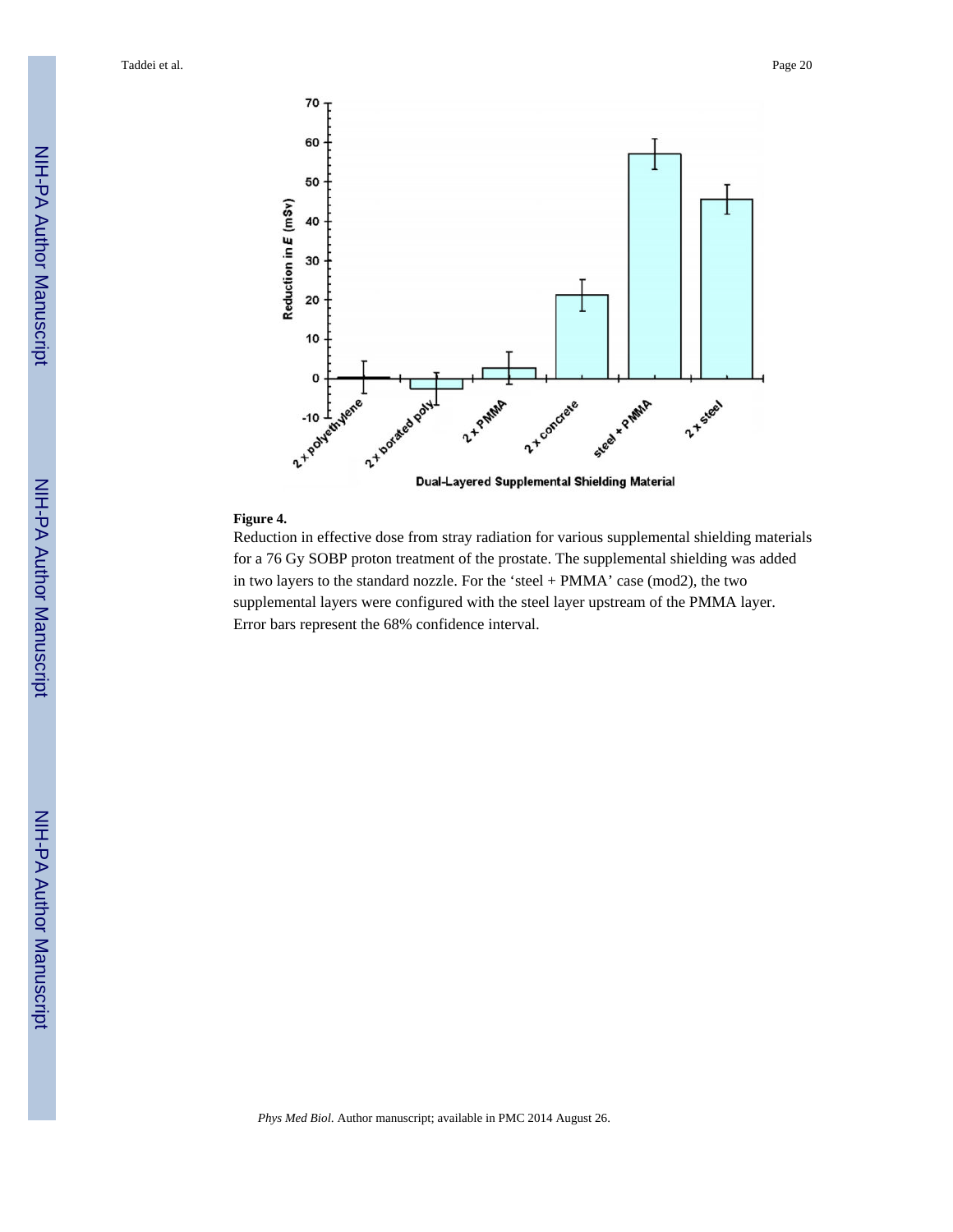#### **Table 1**

Configurations of supplemental shielding that were added to the standard nozzle and evaluated with simulated SOBP treatments. The configurations were defined by the composition of the two layers of supplemental shielding. Layers 1 and 2 are shown as items E and F, respectively, in figure 1. Also listed are the masses of each dual-layer combination (PMMA is polymethyl methacrylate)

| <b>Supplemental shielding</b> |                      |           |
|-------------------------------|----------------------|-----------|
| Layer 1                       | <b>Layer 2</b>       | Mass (kg) |
| Polyethylene                  | Polyethylene         | 307       |
| Borated polyethylene          | Borated polyethylene | 311       |
| <b>PMMA</b>                   | <b>PMMA</b>          | 389       |
| Concrete                      | Concrete             | 765       |
| <b>Steel</b>                  | <b>PMMA</b>          | 2067      |
| Steel                         | <b>Steel</b>         | 2567      |